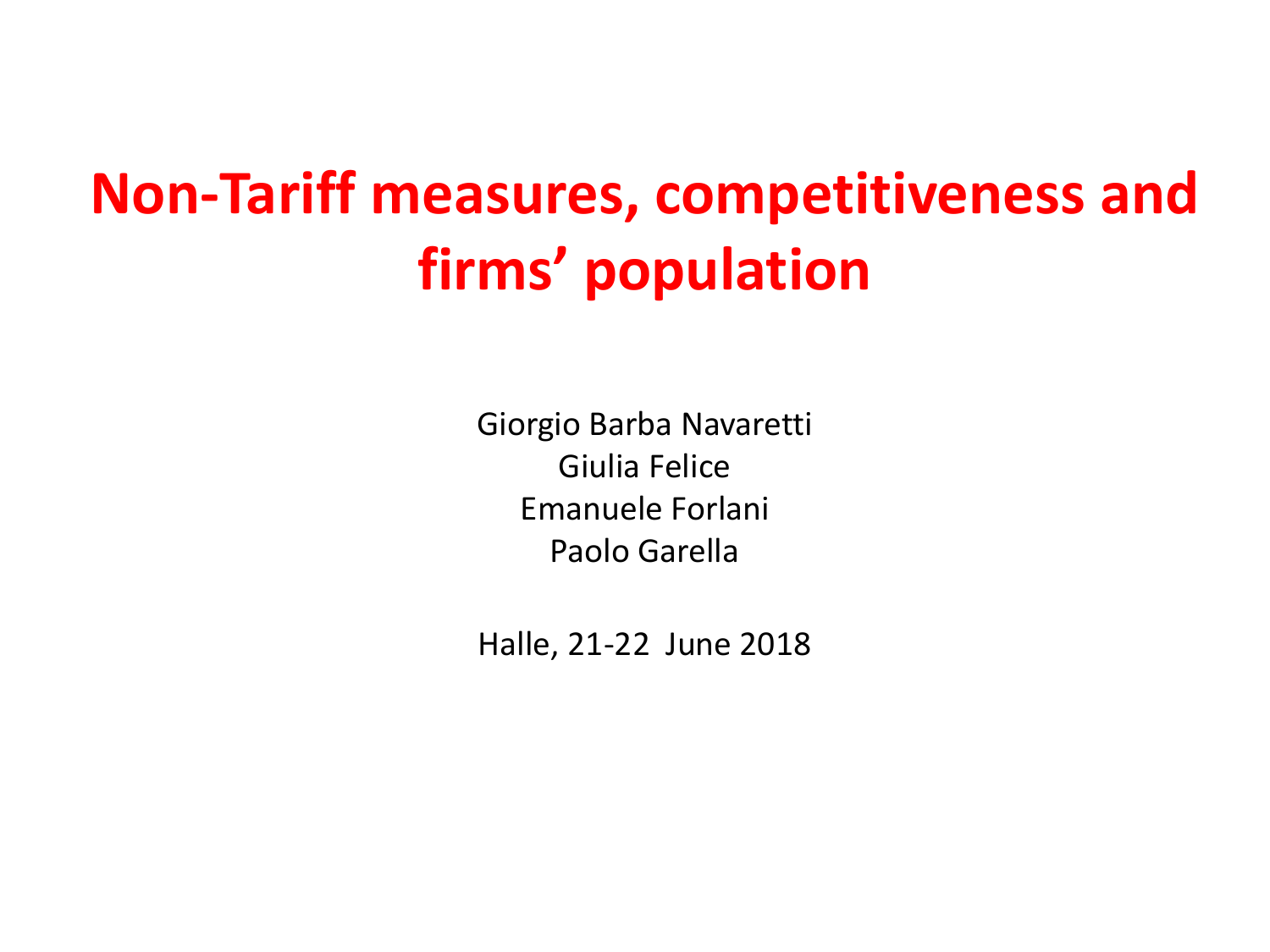## **Introduction**

There is a large and influential body of research concerned with the analysis of the effects trade barriers for both imposing and affected country

- Trade flows across countries
- Exporter behavior
- Welfare gains
- Labor market outcomes
- Competition effects

In most of the cases trade barriers are perceived has tariffs or absence of trade agreements (RTA, PTA, etc)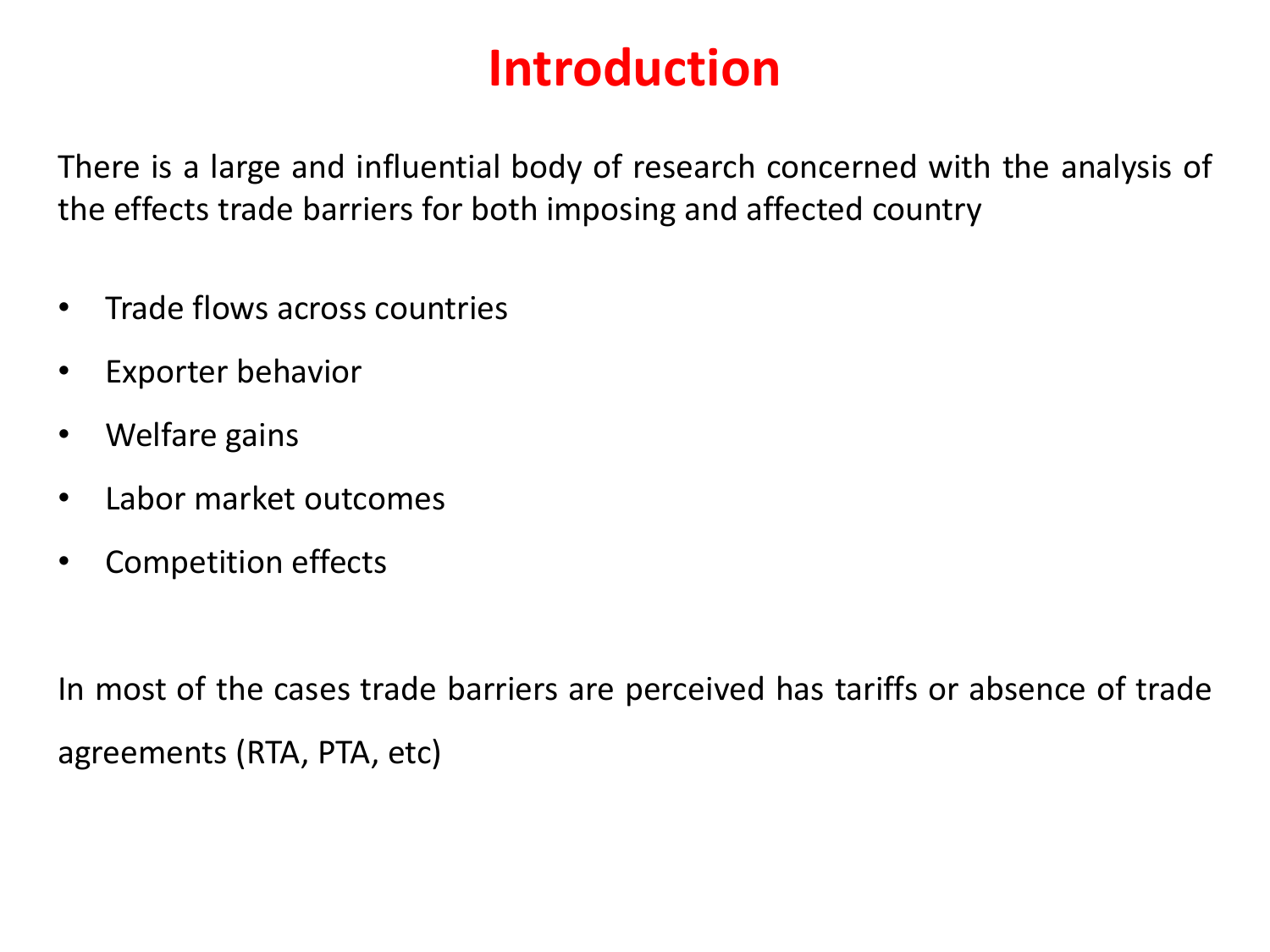### **Introduction Non Tariff Trade Barriers**

However there is a growing interest in the role of Non Tariff Measures (NTMs).

Similarly to tariff, technical standards can be trade barriers.

- Technical standards are regulated by WTO.
- While tariffs have been reduced over time, the NTMs continue to guarantee a certain degree of market protection (Orefice 2017).
- NTM are parts of Preferential Trade Agreements (PTAs) (Hofmann et al. 2017).

NTM (as technical standards) may be use as a measure of protectionism:

#### *Do NTMs generate similar outcomes of tariffs?*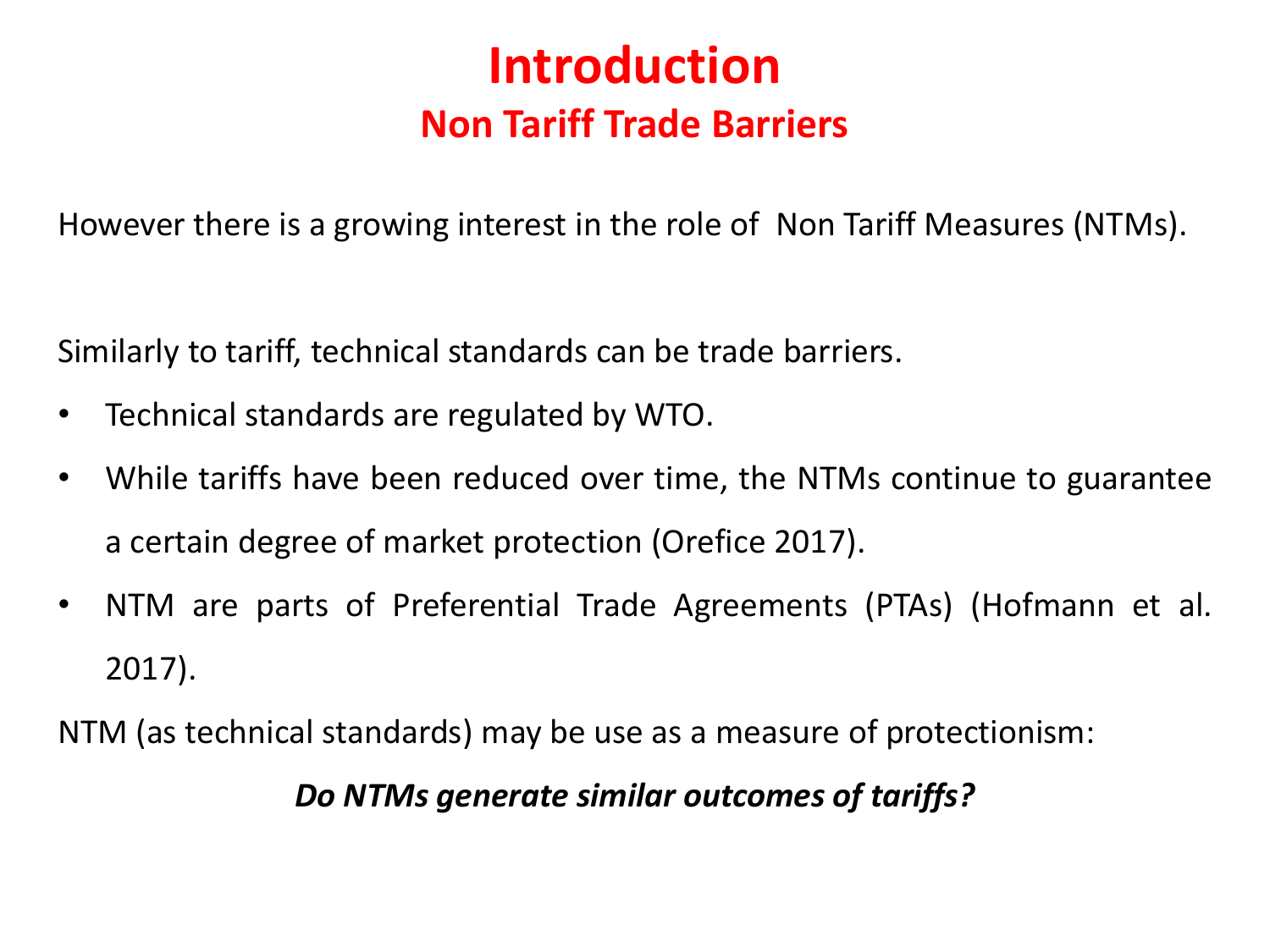## **Presentation outline**

- Stylized facts and motivation
- Literature
- Theoretical model and testable predictions
- Data
- Empirical Analysis
- Results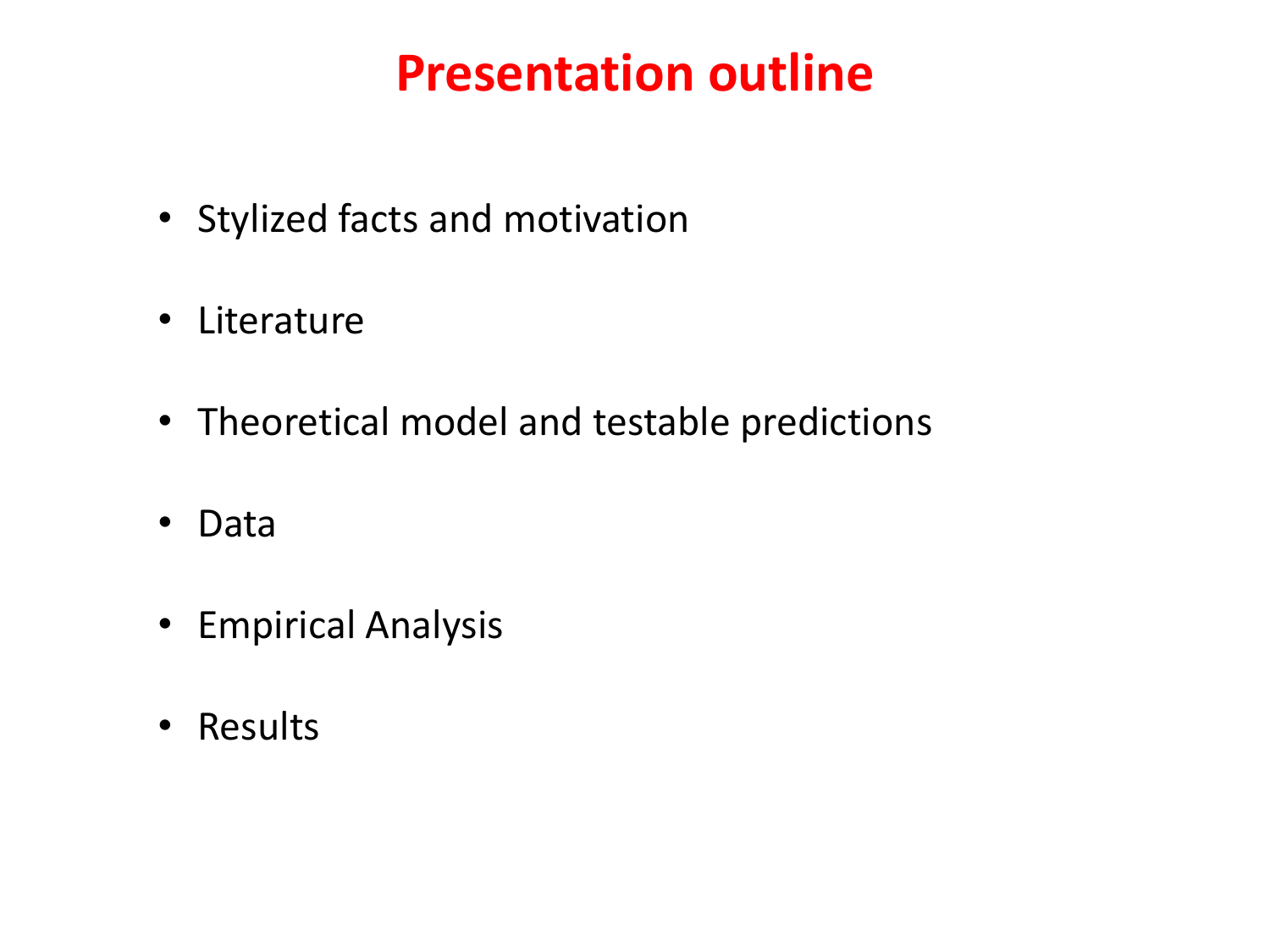### **Motivation: Tariff vs NTMs as trade barriers?**

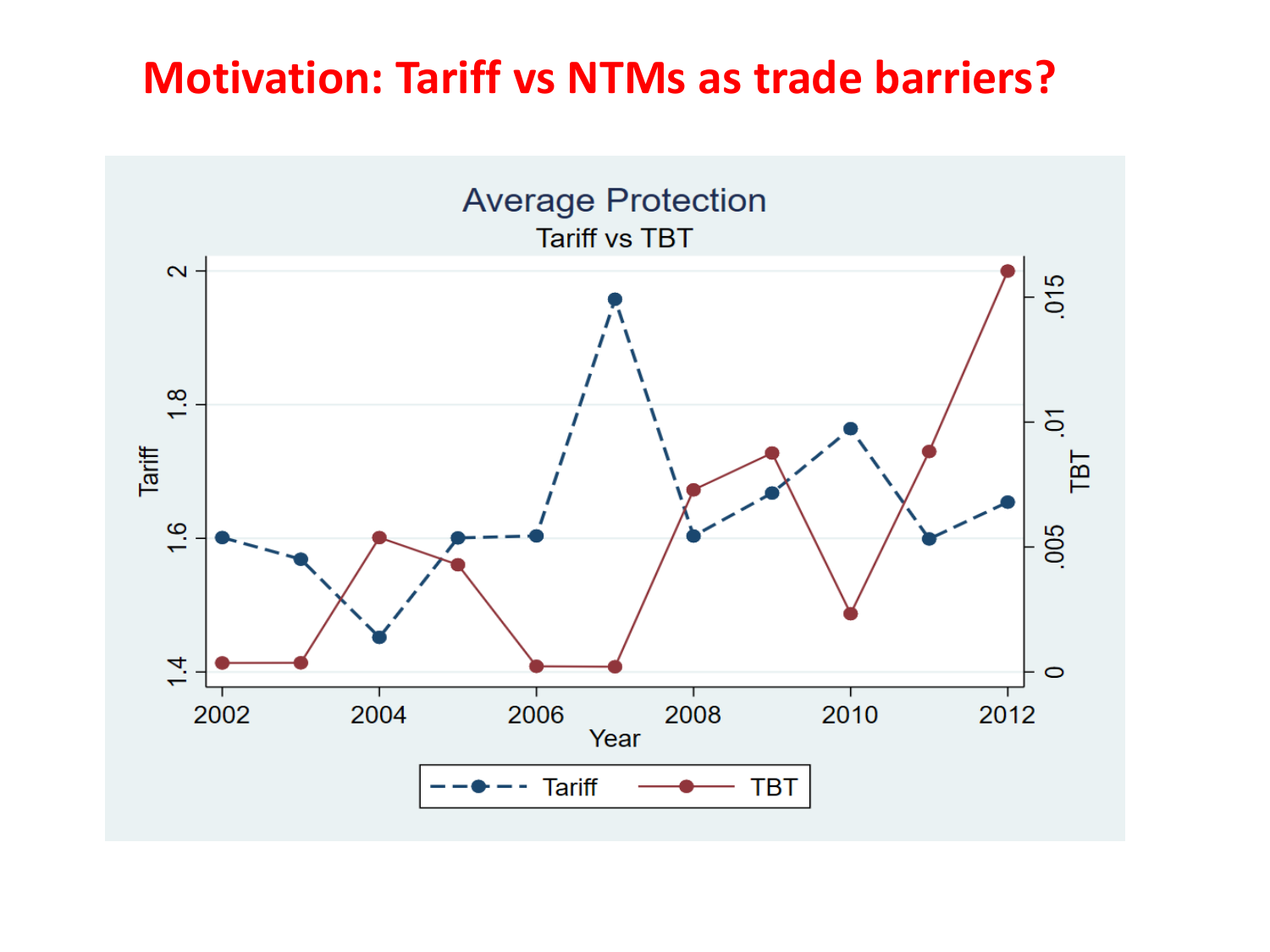### **Heterogeneity across Europe: tariffs**

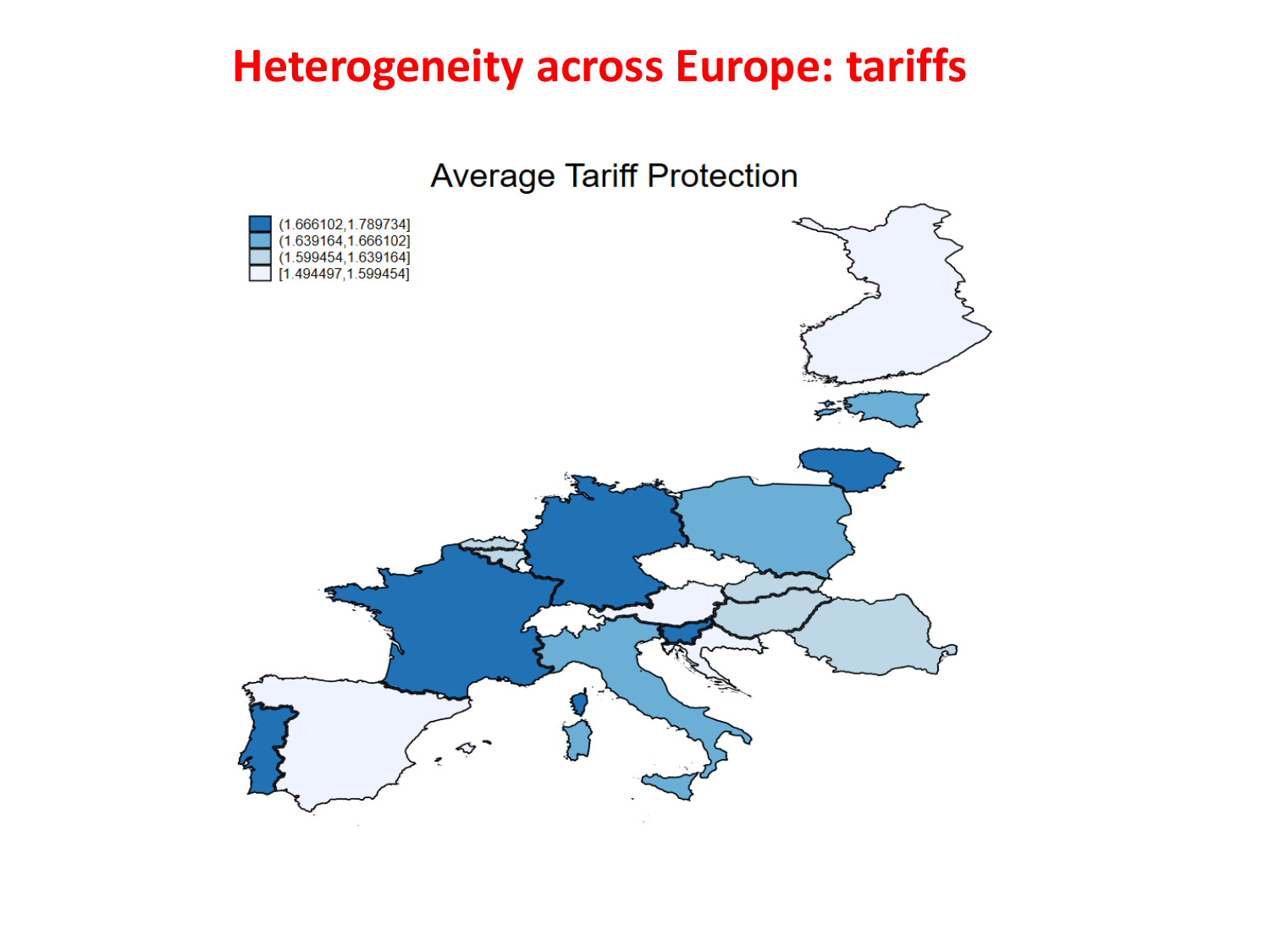### **Heterogeneity across Europe: NTMs**

**Average TBT Protection** 

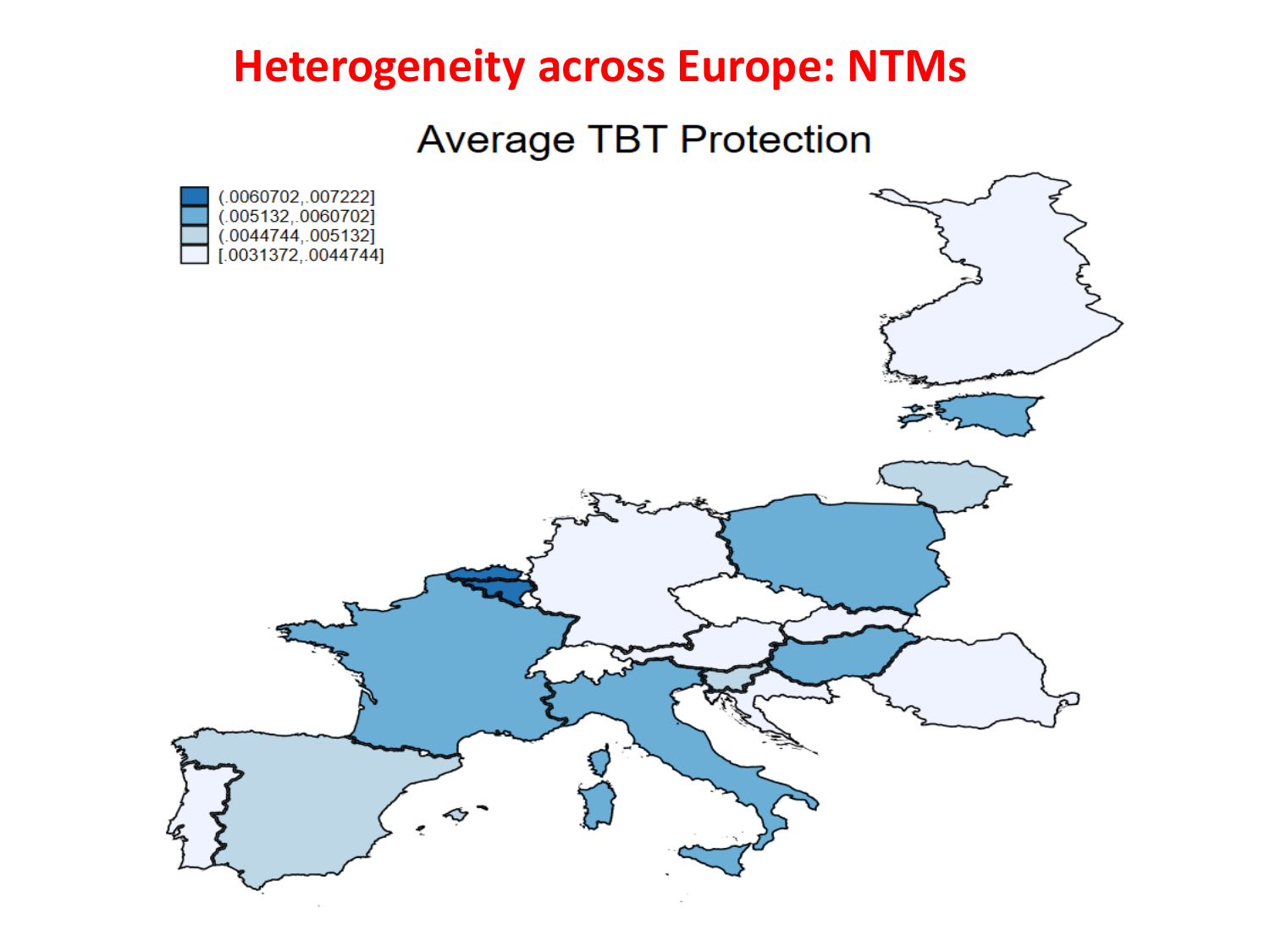# **Motivation**

NTMs are not introduced with a protectionist aim. The scope is to increase safety and welfare by imposing standards to producers (local and foreign).

However, NTMs can be perceived by trade partners as an obstacle. WTO established committees to solve concerns related to standard perceived as discriminatory.

We focus on **Technical Barriers to Trade (TBT)**

*"The Technical Barriers to Trade (TBT) Agreement aims to ensure that technical regulations, standards, and conformity assessment procedures are nondiscriminatory and do not create unnecessary obstacles to trade."*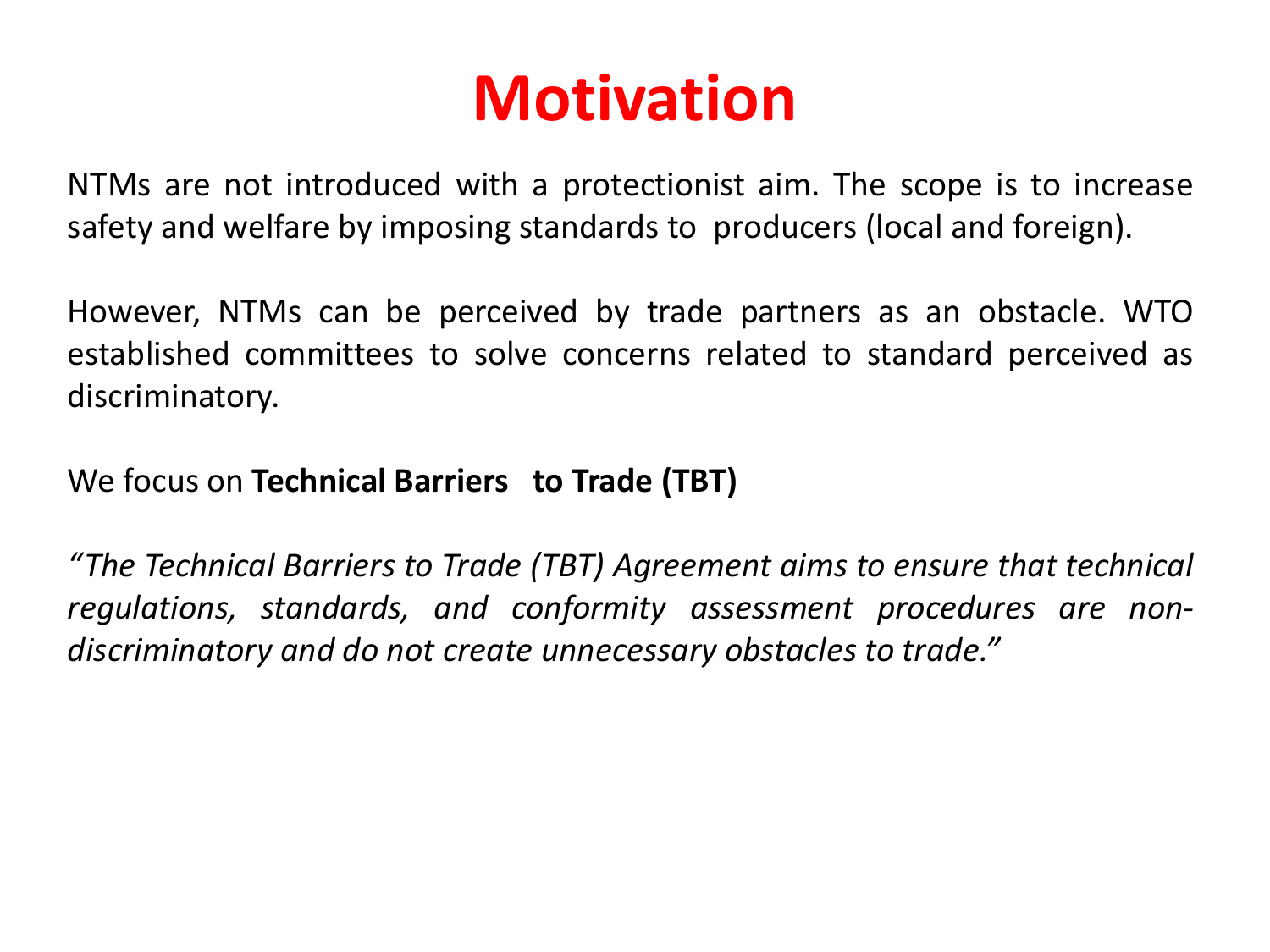## **Motivation Type of NTM**

In principle, NTMs different from tariffs:

- A *tariff* works as a tax on import (wedge cost between domestic and foreign firms)
- *NTMs* may potentially affect the cost of both domestic and foreign producers.
	- NTMs for all (newly adopted by domestic firms and foreign exporters)
	- NTMs only for foreign exporters (already adopted by domestic firms)
- Even if *NTMs* impose a cost on foreign exporter it is not necessarily discriminatory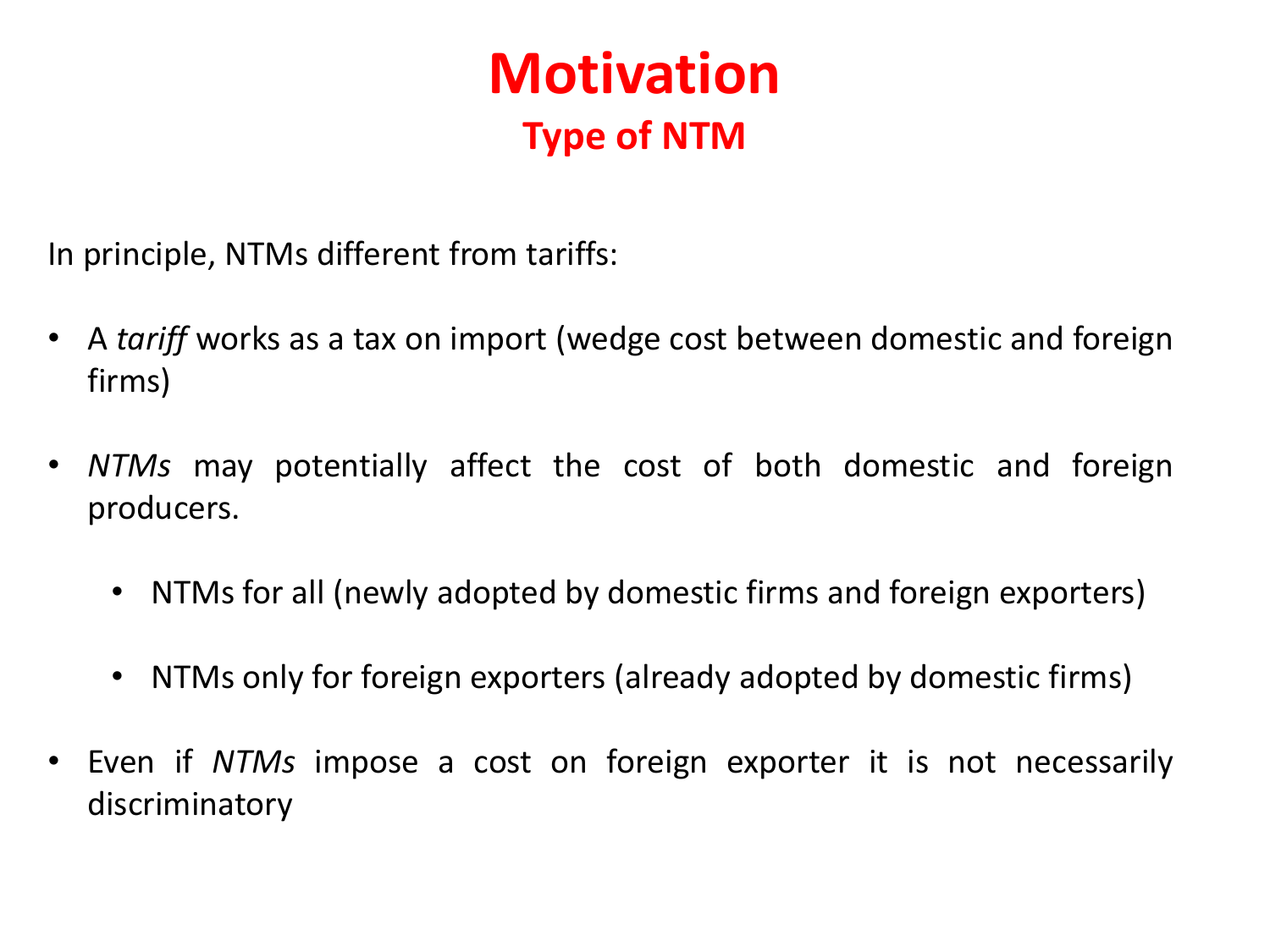## **Motivation Type of NTM**

- NTMs for all (newly adopted by domestic firms and foreign exporters)
	- $\checkmark$  Eco-design requirements for air conditioners, as minimum energy performance. EU testing standard for judging compliance with the regulation had not yet been formulated, and the relevant ISO Standard was still under formulation: cost to adapt products in short time is a TBT (China STC vs EU, 2011, G/TBT/M/56)
	- $\checkmark$  Similar concern for battery capacity (Japan STC, 2008)
- NTMs only for foreign exporters (already adopted by domestic firms)
	- $\checkmark$  Labelling in wine products: "traditional expressions" (29 concerns since 2000).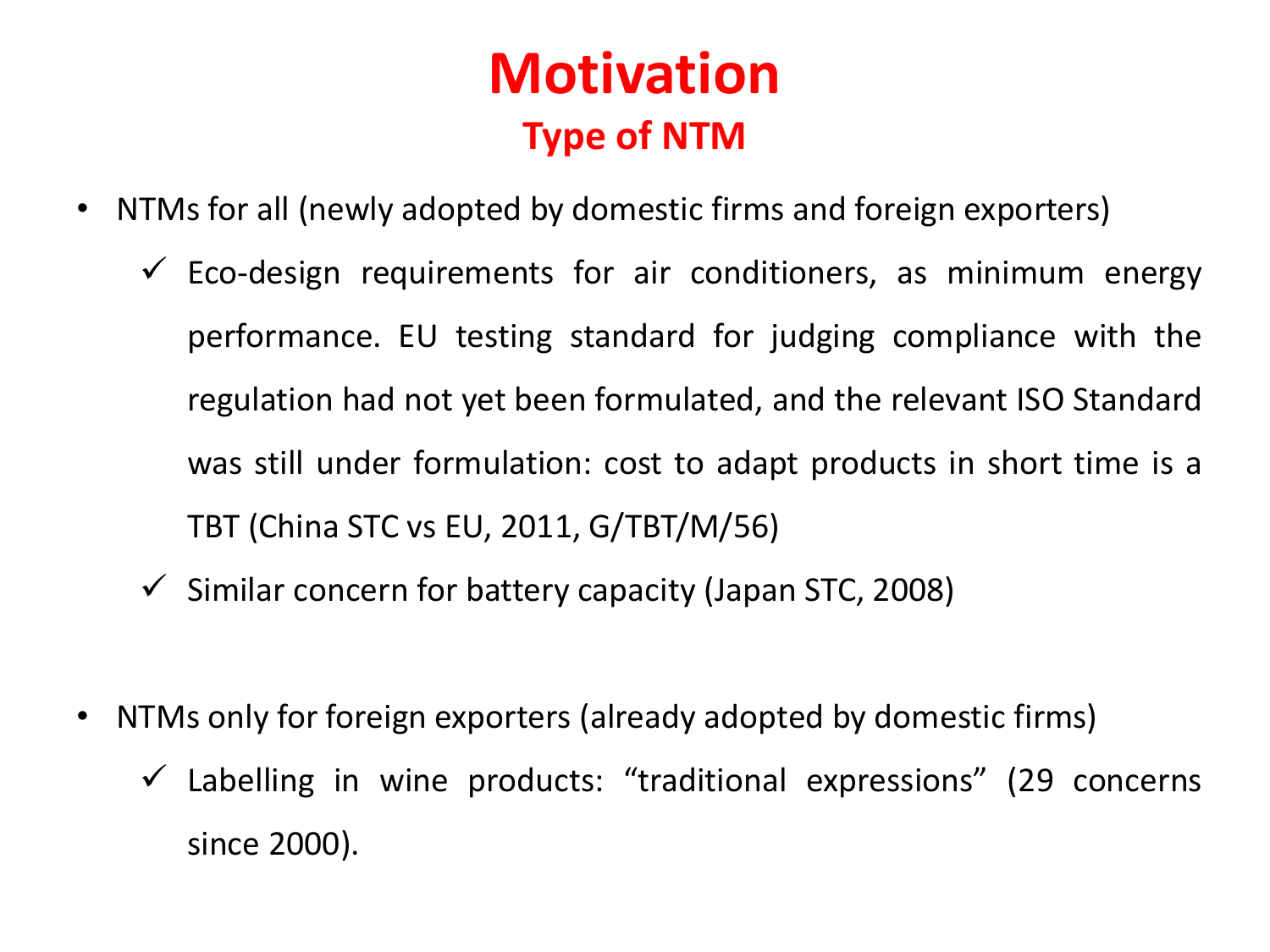# **Objectives**

In this paper, we take the perspective of the domestic (protected) producers.

Impact of *NTMs* on domestic firms (including exporters), given underlying firms' heterogeneity

- What is the effect of protection raised by NTMs on domestic market?
- Are the effects of NTMs different from tariff ?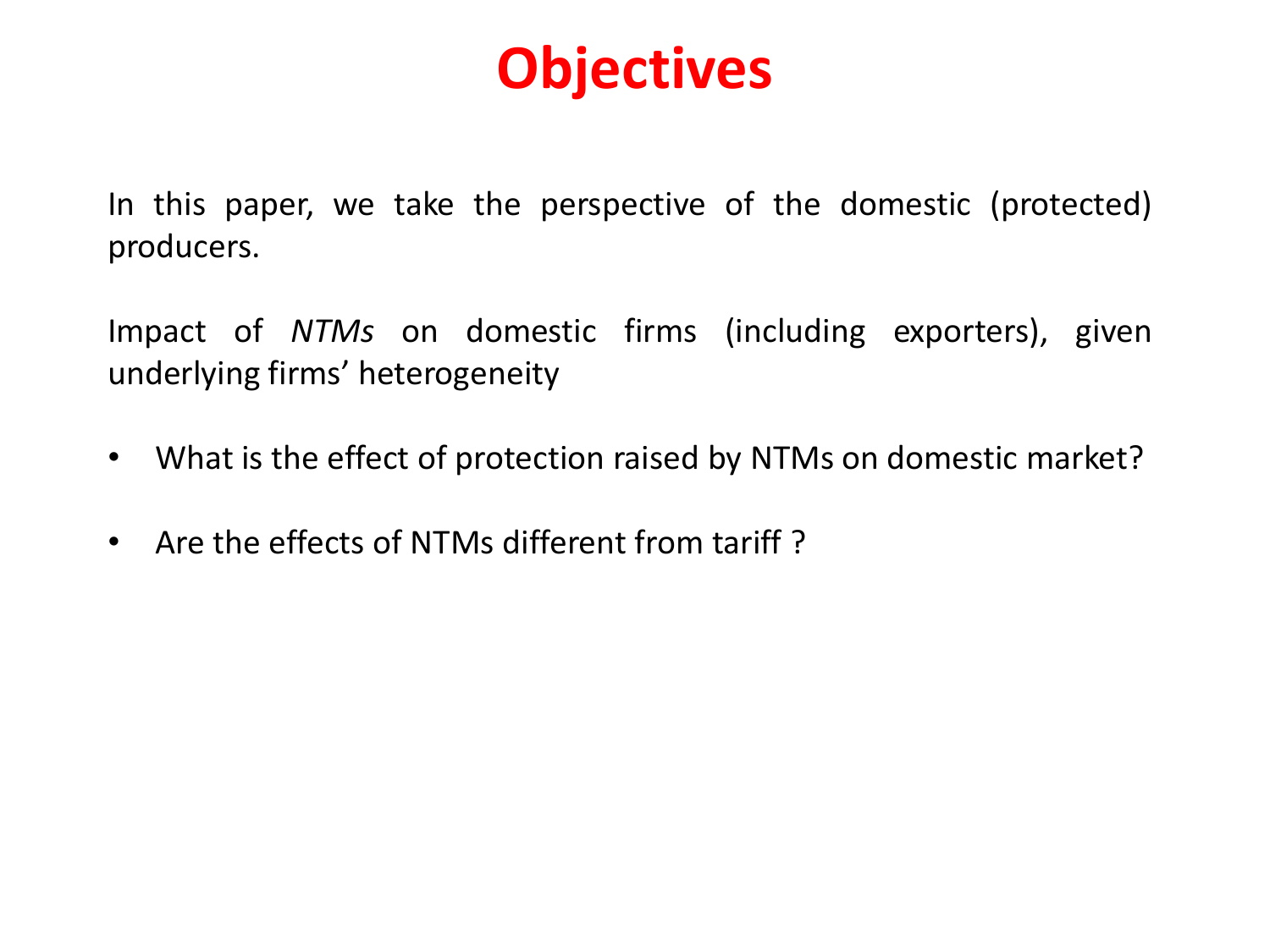# **What do we do?**

- We develop a theoretical framework (Melitz-Ottaviano) to analyze the effects of protectionism on firms' population and productivity in three cases
	- 1. The introduction of a tariff
	- 2. Introduction of NTM only affecting foreign firms
	- 3. Introduction of NTM affecting domestic and foreign producers
- Using several data sources (STC WTO-I-TIP, WTO TRAINS, CompNet) we test the model's implications for a sample of European economies and industries.
- Target variables:
	- Number of firms
	- Efficiency (labor productivity)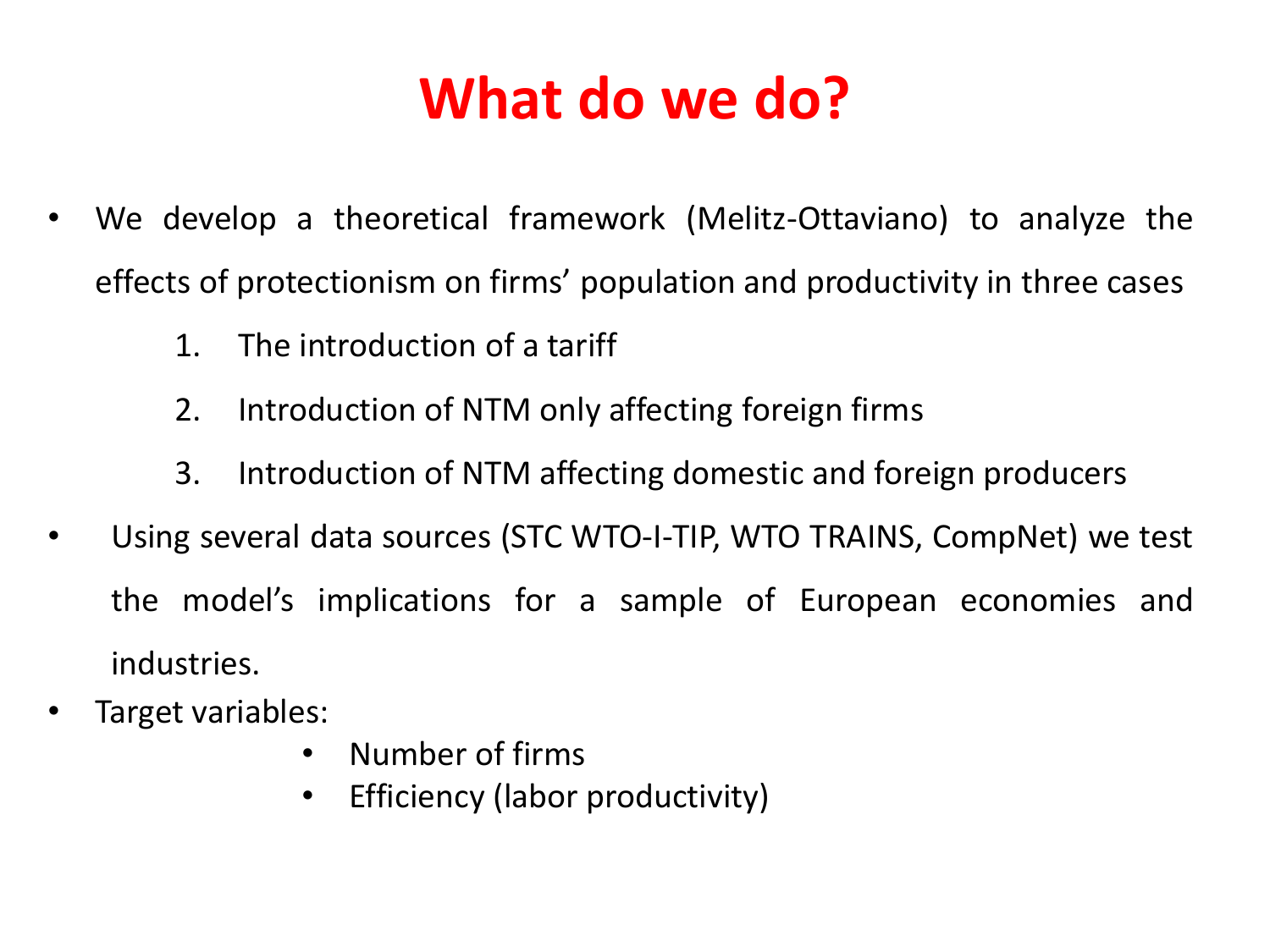# **Literature**

- 1. Cost of compliance might be different across countries (Disdier et al., 2008) and in particular in function of firms' size (Fontagné et al., 2015)
	- Exporters may satisfy standards at lower costs than domestic firms.
- 2. Standards improve good quality and information asymmetries (Jouanjean, 2012)
- 3. Evidence of NTM on trade flows is mixed
	- Exports (both margins) of small firms are negatively affected by NTM in the destination markets (Fontagné et al., 2015)
	- Mixed effects for exporters in developing countries (+ Henson et al., 2011; Schuster & Maertens, 2015).
	- Increase the price of imported goods (Cadot & Gourdon, 2016)
- 4. NTM protection mitigates labor disruption due to import (Leonardi & Meschi 2017)
- 5. Effects of changes in trade policy depend on theoretical setup and type of trade costs
	- Nataraj (2011), Spearot (2013)

#### **None focus on the effects of NTM protection on industrial structure**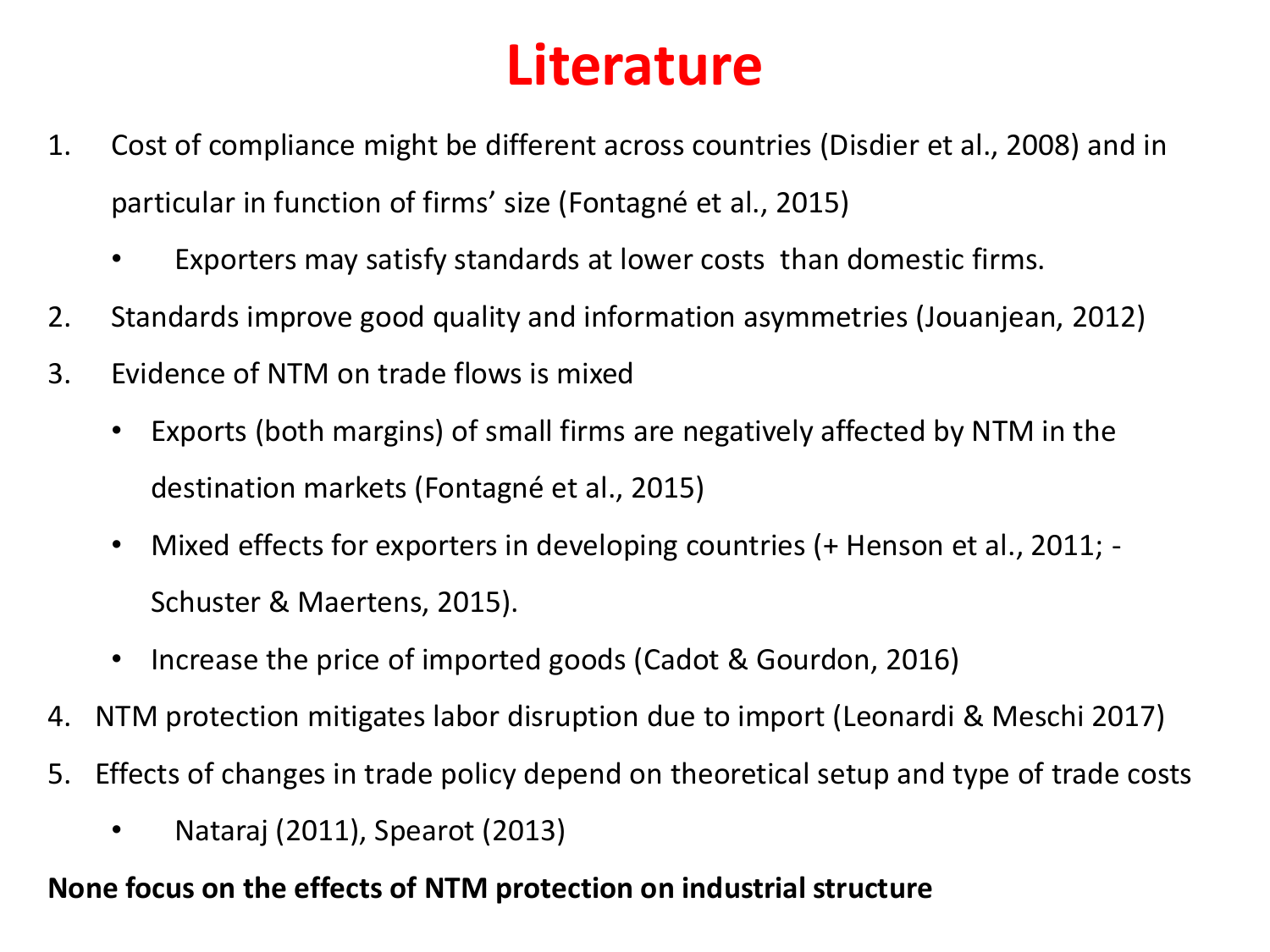## **Theoretical Model Closed Economy**

We follow Melitz-Ottaviano (2008) with quasi-linear utility function and Pareto distribution. We define the long run equilibrium.

While tariff is model as traditional iceberg trade cost, the introduction of a standard leads to an increase in marginal costs equal to *s* that translate marginal cost distribution and

- $c \in [0, M]$  while  $q = c + s$  with  $q \in [s, M + s]$
- $G(q) = \left(\frac{q-s}{M}\right)$  $\overline{M}$  $\boldsymbol{k}$
- $z = c_D s$  is the new cutoff

In a closed economy, the introduction of a standard

- Reduces the after entry profits
- Entry is less attractive, reduction in number of firms
- Average price increases, less varieties.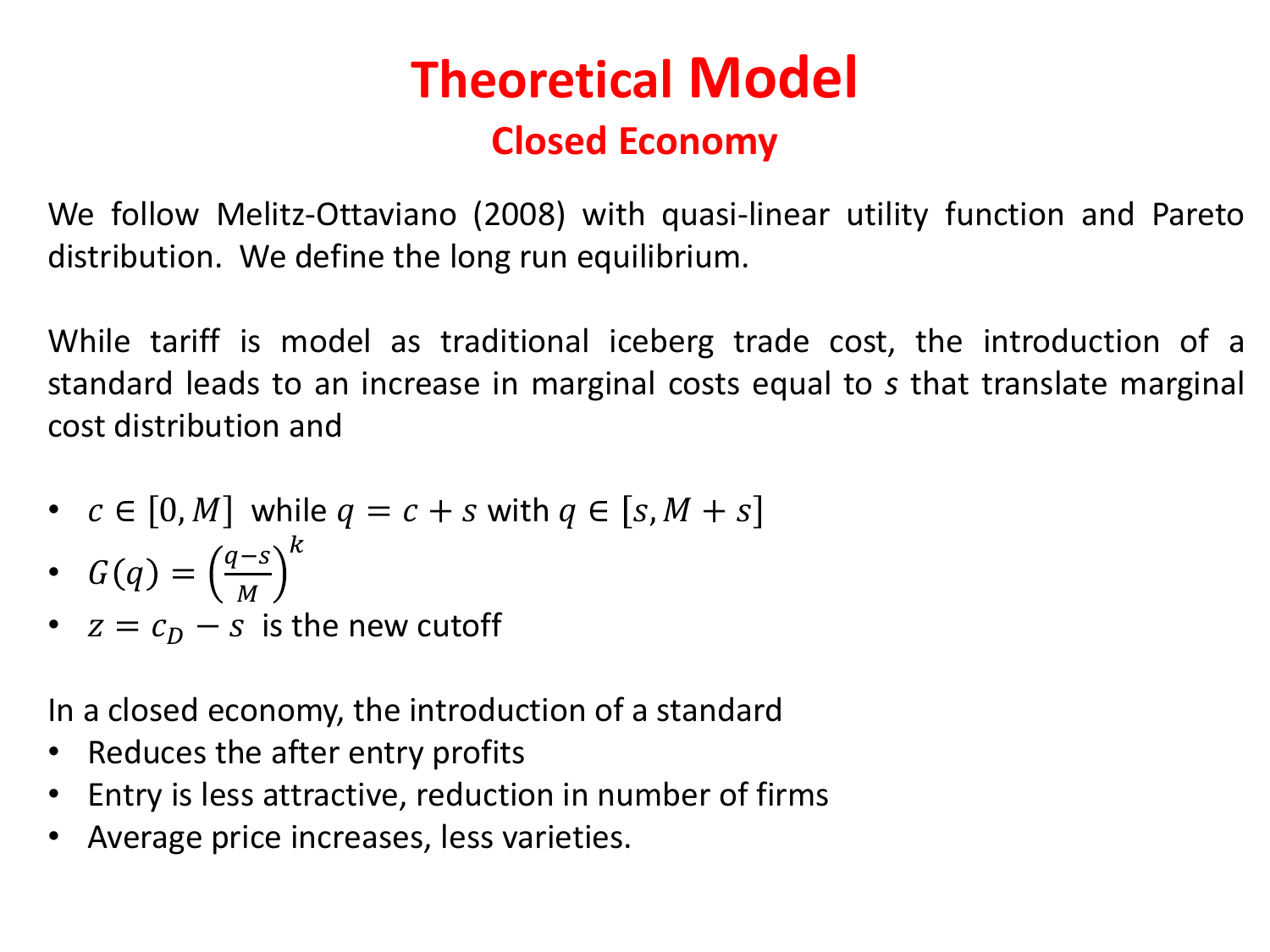## **Theoretical Model Open Economy**

With iceberg trade cost exporters' cutoff in A is  $c_X^A = \frac{c_D^B}{\tau^B}$  $\tau^B$ In an open economy (with 2 countries A and B), the domestic cutoff in *A* is

$$
\left(c_D^A\right)^{k+2} = \frac{\gamma \Phi}{L_A} \frac{1 - \rho_B}{1 - \rho_B \rho_A} \quad \text{with} \quad \rho_j = 1/\tau_j \ \forall \ j = A, B
$$

Moving from a situation of free trade, the unilateral introduction of a tariff in country A generates the following (short run) results:

- The cutoff cost for the home country (A) increases (average productivity decreases).
- Number of entrants in A increases.

#### **What is the effect of an introduction of a standard in country A ?**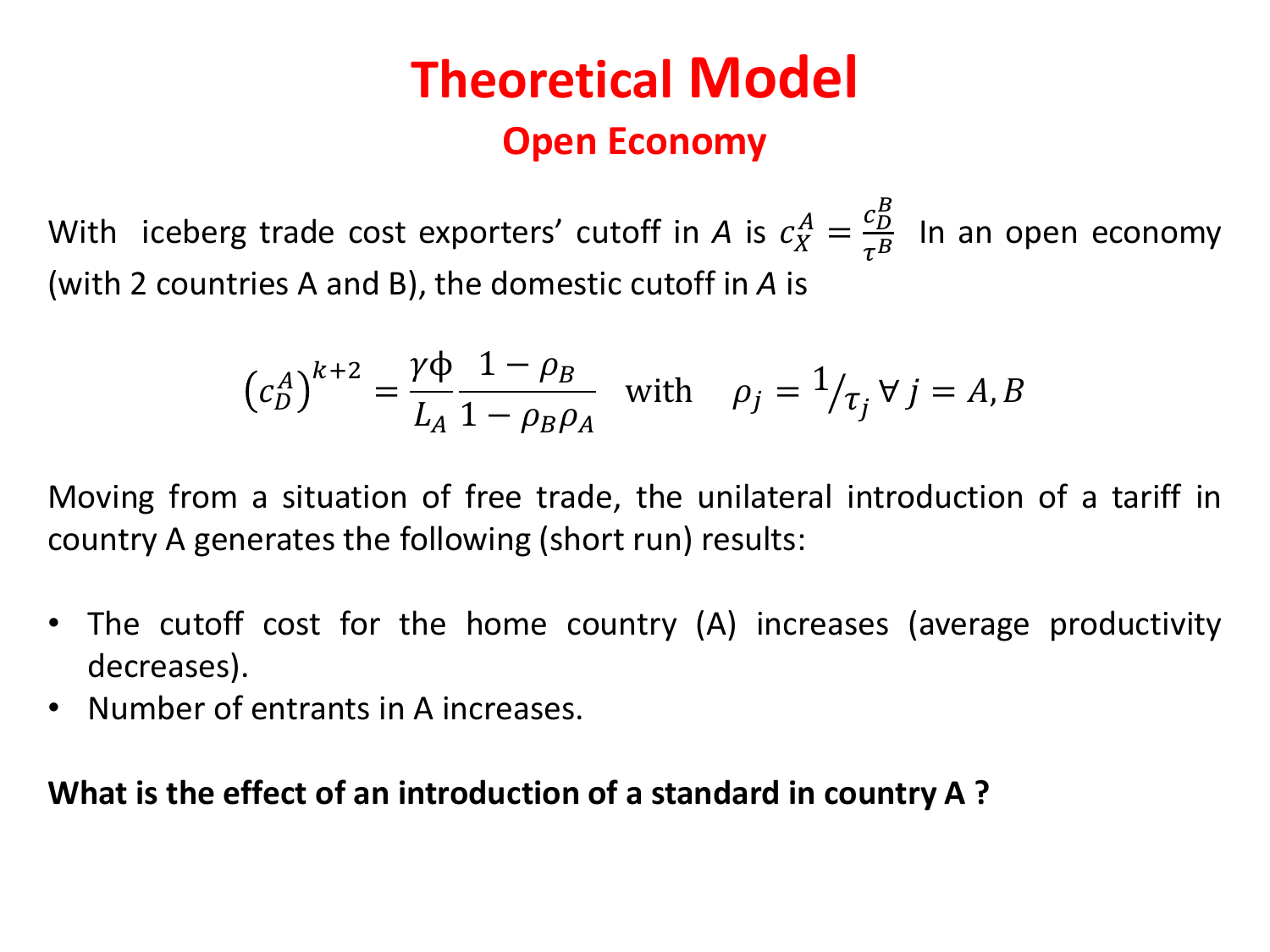## **Theoretical Model Open Economy**

Assuming that change in standards does not modify preferences, the introduction of a standard in home country (A) has the following effects:

**1. Standard that follows already adopted practices**

If regulators in A impose a standard already adopted, the zero profit condition for country B changes ( $\Delta_S = s^B - s^A \geq 0$ )

- Unkown
- **2. Standard new to A and B** (s>0)
	- Number of entrants and firms selling in A increases
	- Average productivity decreases (cutoff increases)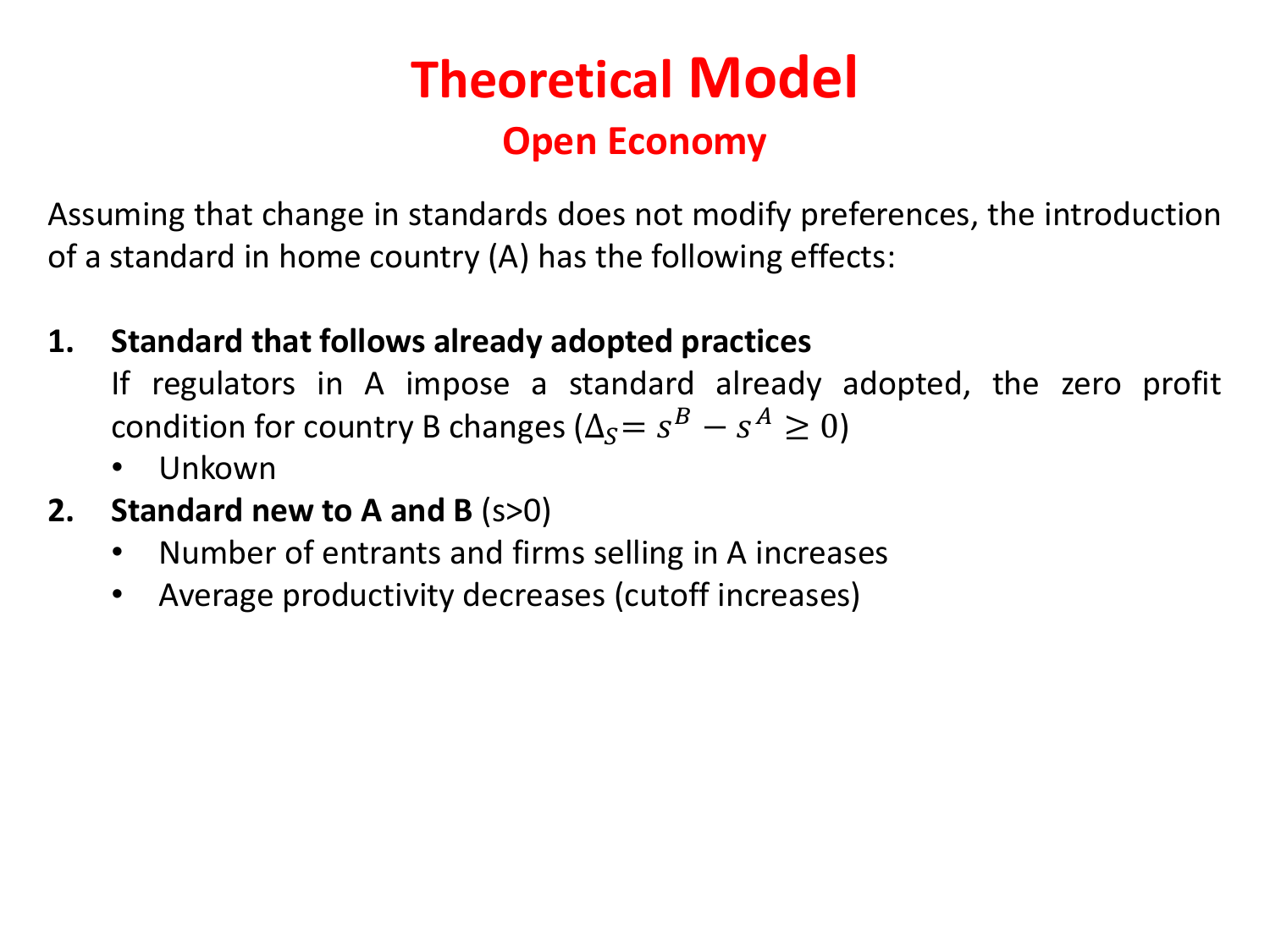### **Data CompNet**

- The "CompNet database" is a database of competitiveness indicators for 17 EU countries built by members of CompNet using firm level data
- It consists of two samples:
	- All firms 1996-2012  $\rightarrow$  "full sample"
	- Firms with more than 20 employees 2001-2011 (comparable across countries)  $\rightarrow$  "20E sample"
- Main source: Central Banks and NSI micro level databases
- The database reports information on
	- Number of firms
	- Average productivity (labor productivity)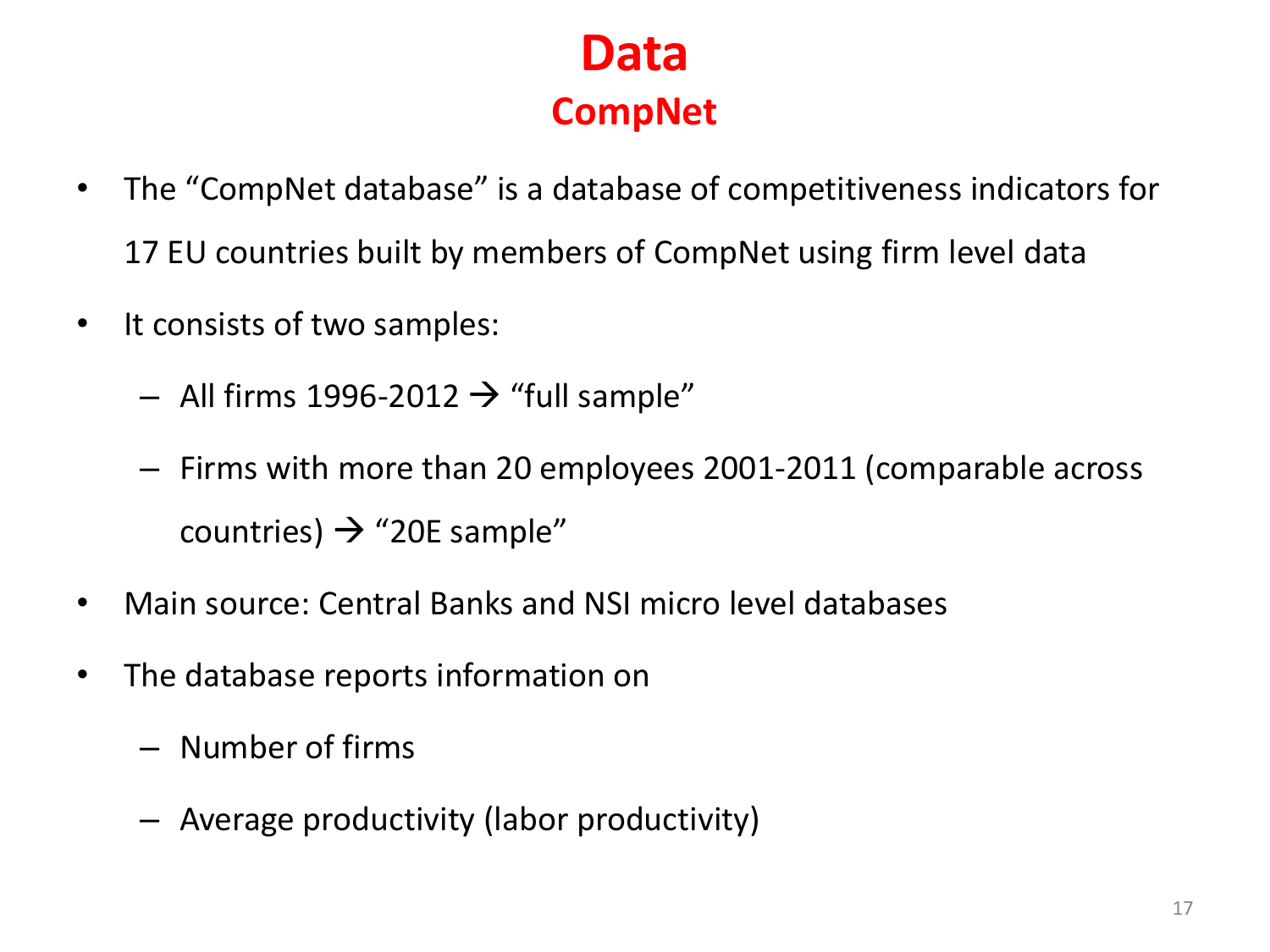### **Data CompNet – 20E**

- *Countries*: Austria, Belgium, Croatia, Estonia, Finland, France, Germany, Hungary, Italy, Lithuania, Poland, Portugal, Romania, Slovakia, Slovenia, Spain.
- *Sectors*: manufacturing sectors at NACE 2-digit rev.2 (with the exclusion of Coke and Petroleum #19, and Tobacco #12)
- *Time period*: 2002-2012
- Productivity measured as "labor productivity" (value added per worker)
- We eliminate observational units that are obtained with less than 10 observations (at least 10 firms by sector, year, and country).
- Unbalanced panel.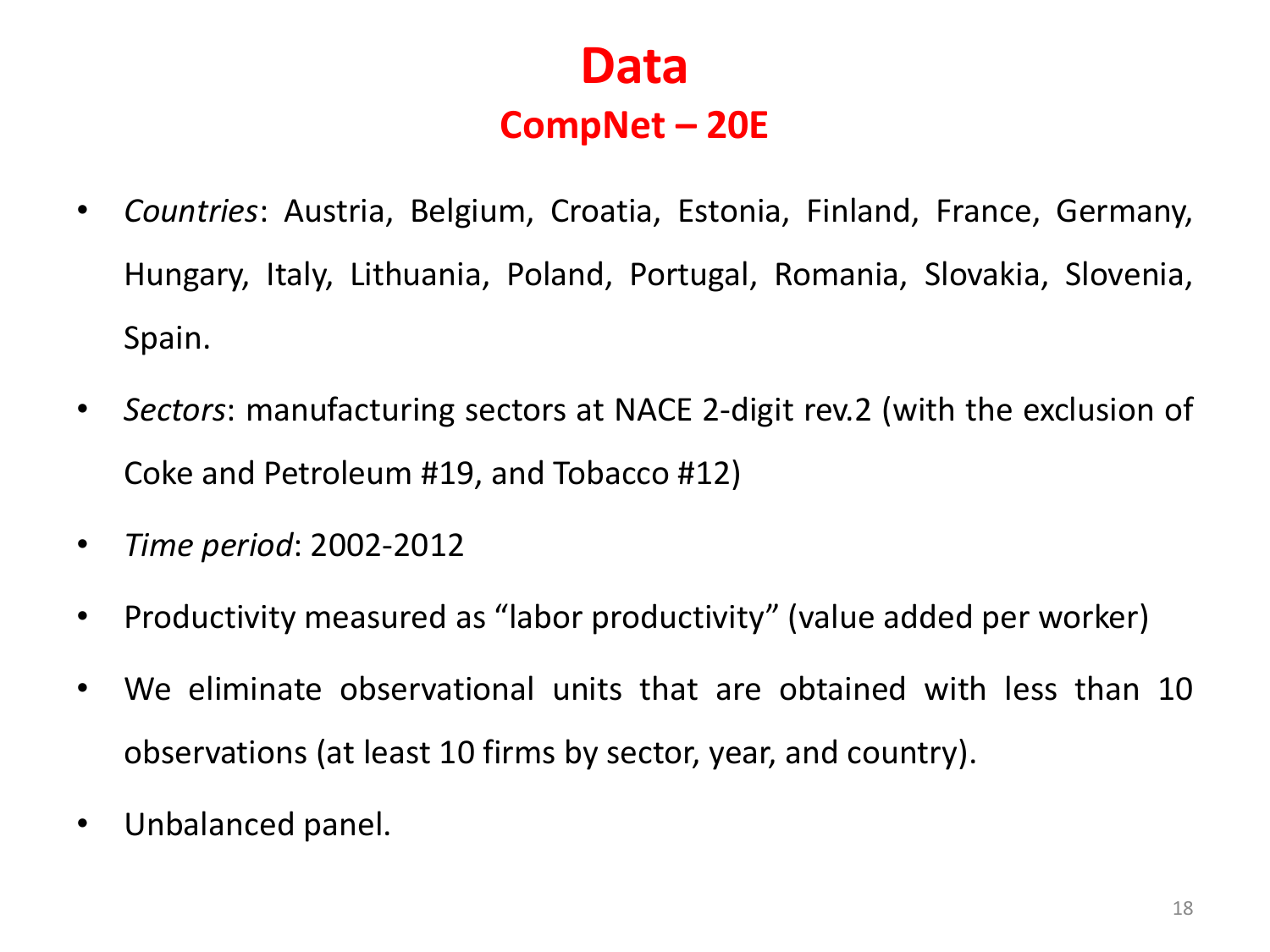

#### **Specific Trade Concerns (STC)**

The STC database (Ghodsi et al, 2015) collects information at the H 6 digit level about SPS and TBT notifications at WTO committees

- If a country defines a standard (TBT), it has to be notified to WTO.
- If a TBT measure create "an unnecessary obstacles to trade", one ore more WTO member states may raise a concern to the committees in order to ask the removal of the measure.
- STC identifies a measure which is perceived by exporters (from B) as an obstacle to export (to A)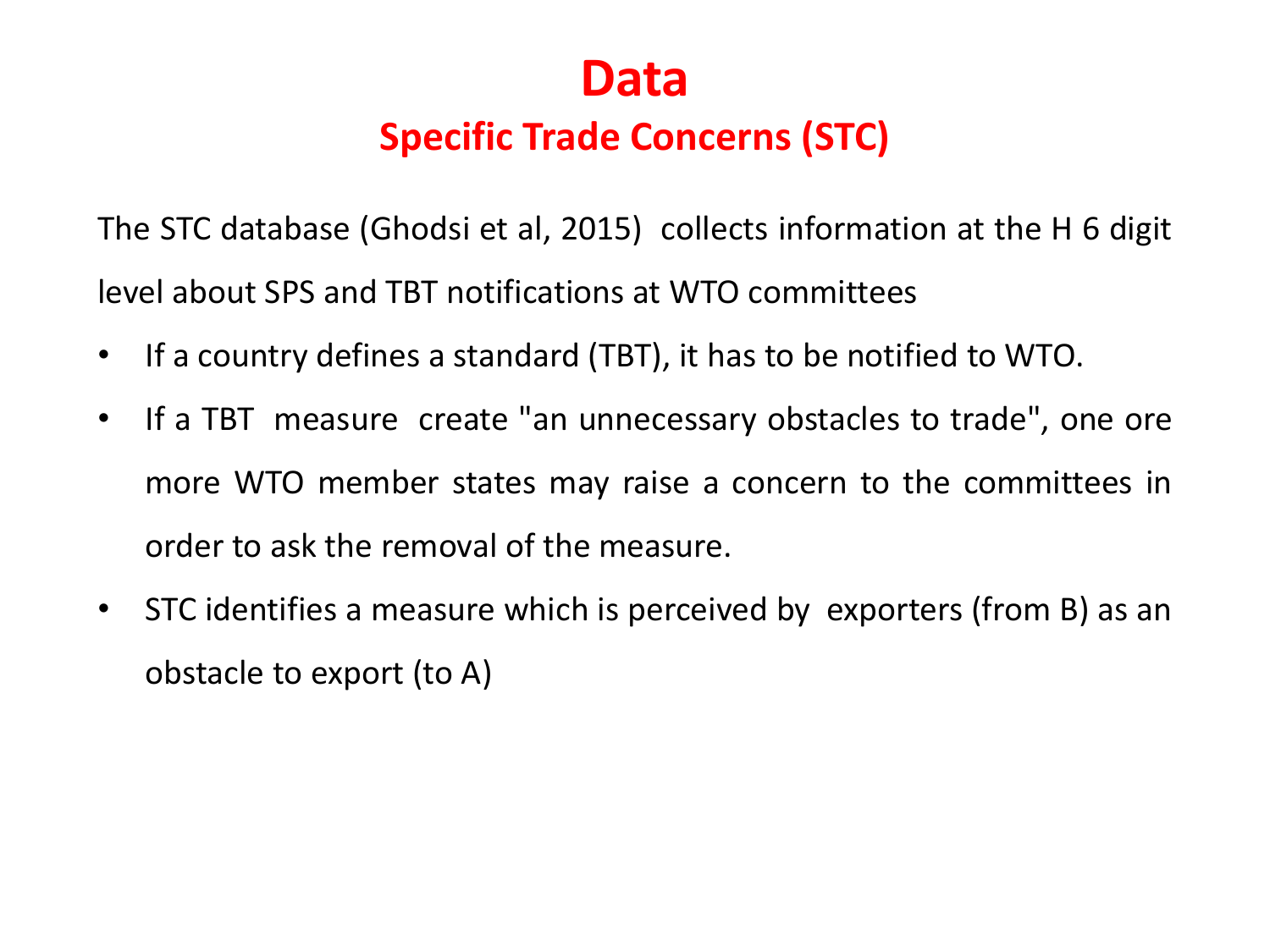### **Data**

#### **Specific Trade Concerns Database (STC)**

- For each concern we have,
- 1. Country or countries raising the concerns (B)
- 2. The country imposing the measure (A)
- 3. Product codes (HS 6 digit)
- 4. The year in which the concern was raised to WTO
- *If there is a concern (TBT) in year t, then a product (HS 6 digit) is protected*.
- In this case a dummy STC=1 if a concern is raised, otherwise zero.
- Protection ends at t+2

#### **WITS**

Information on effectively applied tariff (AHS - lowest available tariff. ) at

HS-6 digit level for each year and country pairs.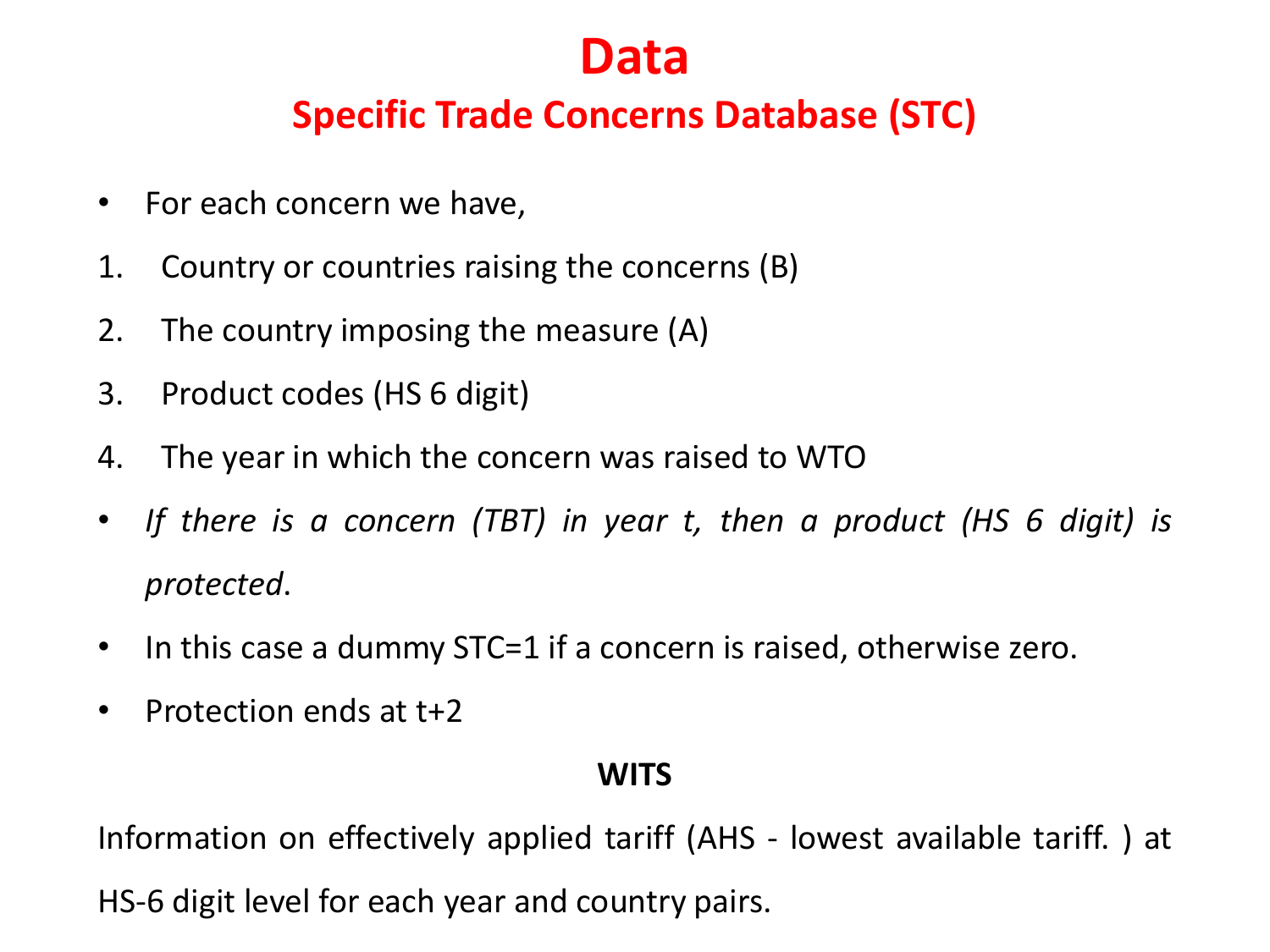## **Measure of protection (1)**

In order to construct a measure of protection of home economies due to tariffs and NTMs, we face two problems

1. We need to merge STC- Tariff (HS 6 digit) database with CompNet (Nace Rev2 2 digit).

2. We need to compute the level of protection granted by a common EU policy to an individual country-sector pair.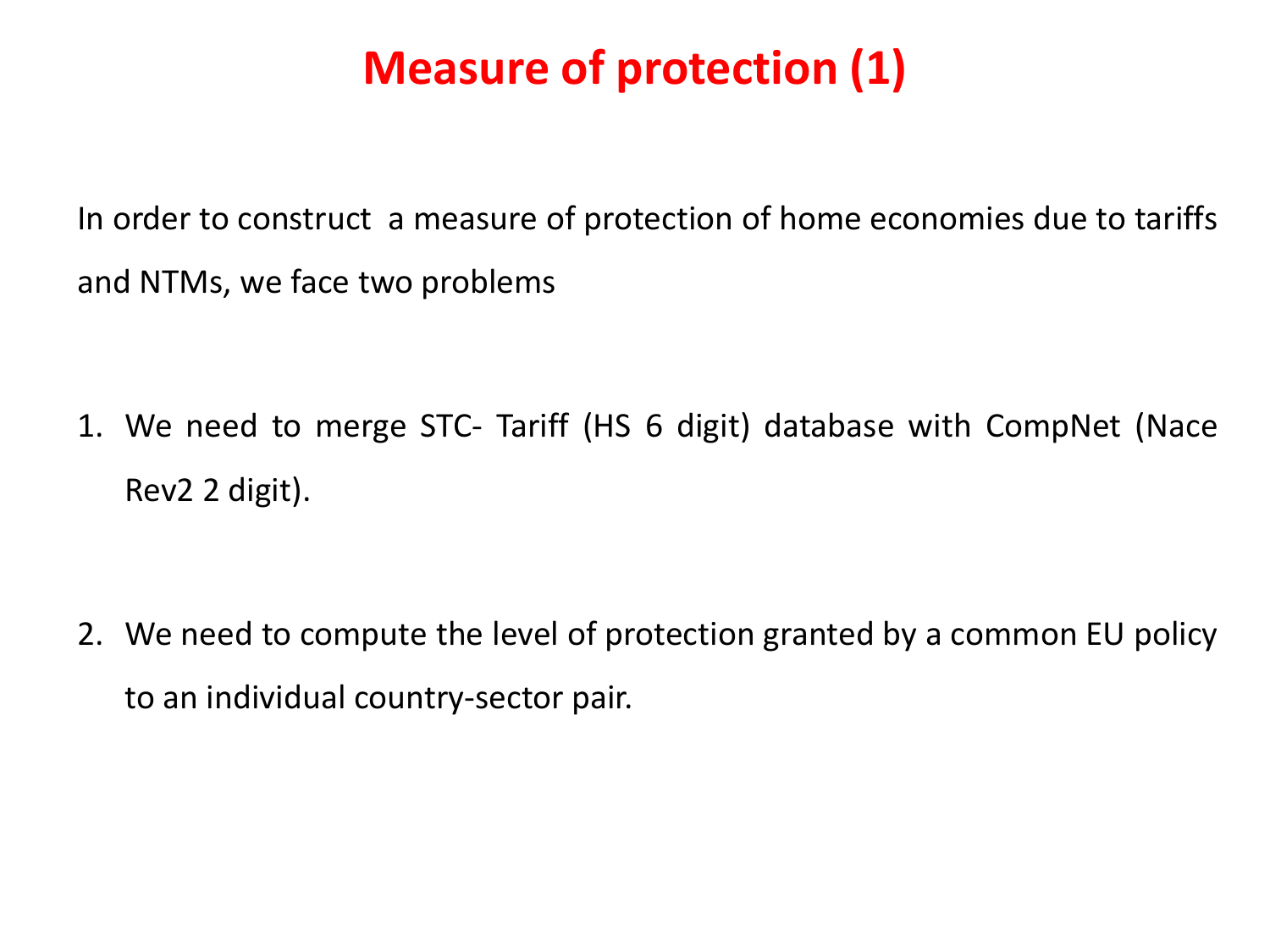## **Measure of protection (2)**

Using correspondence tables, we construct an exposure index in two steps

1. The degree of protection for EU country *c* from exporting country *j* in sector *s*

$$
T_{js}^c = \sum_{p(s)=1}^{P(s)} t_{jp}^{EU} \frac{import_j^{c~2000}}{import_j^{c~2000}}
$$

Where  $t_{jp}^{EU}$  is a generic measure of protection imposed by EU for imports from  $j$  in product *p* (HS 6d) which belongs to sector *s* (Nace rev2 2d).

- *Tariff*:  $t_{jp}^{EU}$  is the tariff (AHS) imposed by EU for product  $p$  sourced by origin  $j$
- $$ a specific product  $p$ . We define  $t_{jp}^{EU}$  for TBT

#### *As a rule of thumb, we consider closed a concern after two years.*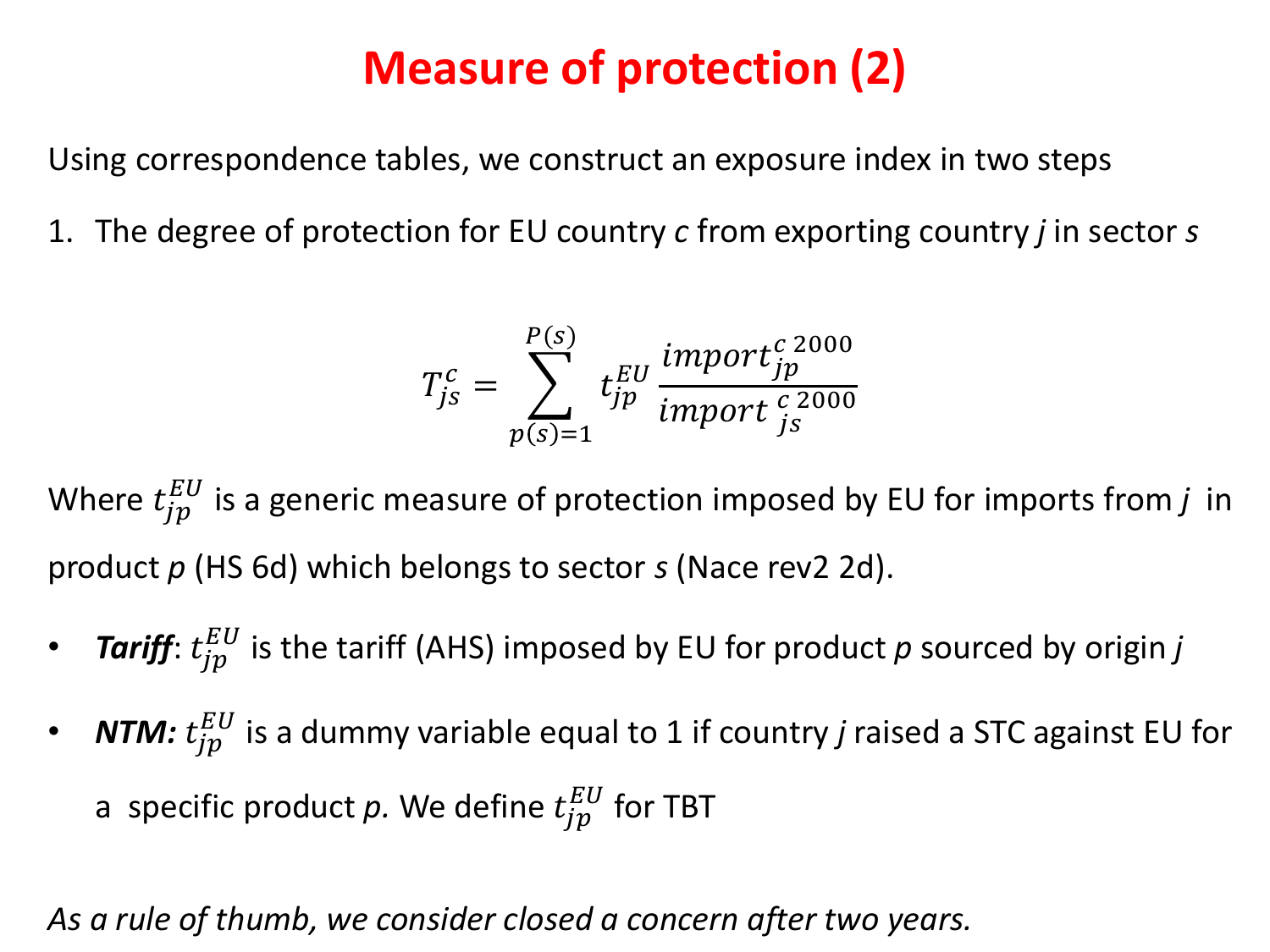### **Measure of protection (3)**

2. Second, we aggregate  $T_{js}^c$  across all the origins  $j$  to compute a single index of average protection of sector *s* in country *c*

$$
PIndex_{S}^{c} = \sum_{j=1}^{J} T_{js}^{c} \frac{import_{j}^{c}2000}{import_{tot,s}^{c}2000}
$$

Which is equivalent to:

$$
PIndex_{S}^{c} = \sum_{j=1}^{J} \sum_{p(s)=1}^{P(s)} t_{jp}^{EU} \frac{import_{jp}^{c\ 2000}}{import_{tot,s}^{c\ 2000}}
$$

We compute *PI* for both tariff and TBT.

Notice that weights are out of estimation sample (year 2000)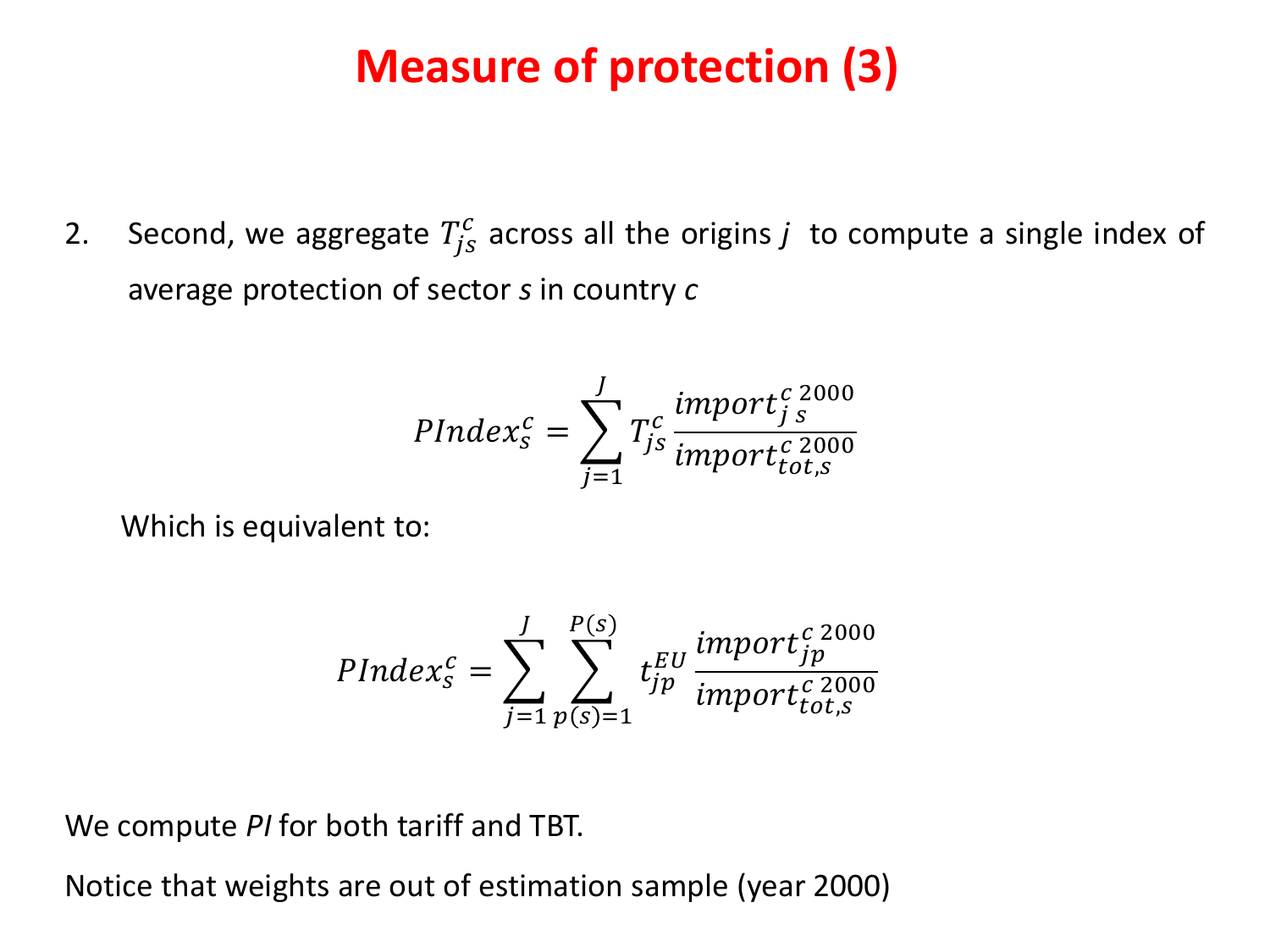### **Measure of protection (4)**

Alternatively, we define a protection index of TBT using the share of protected goods

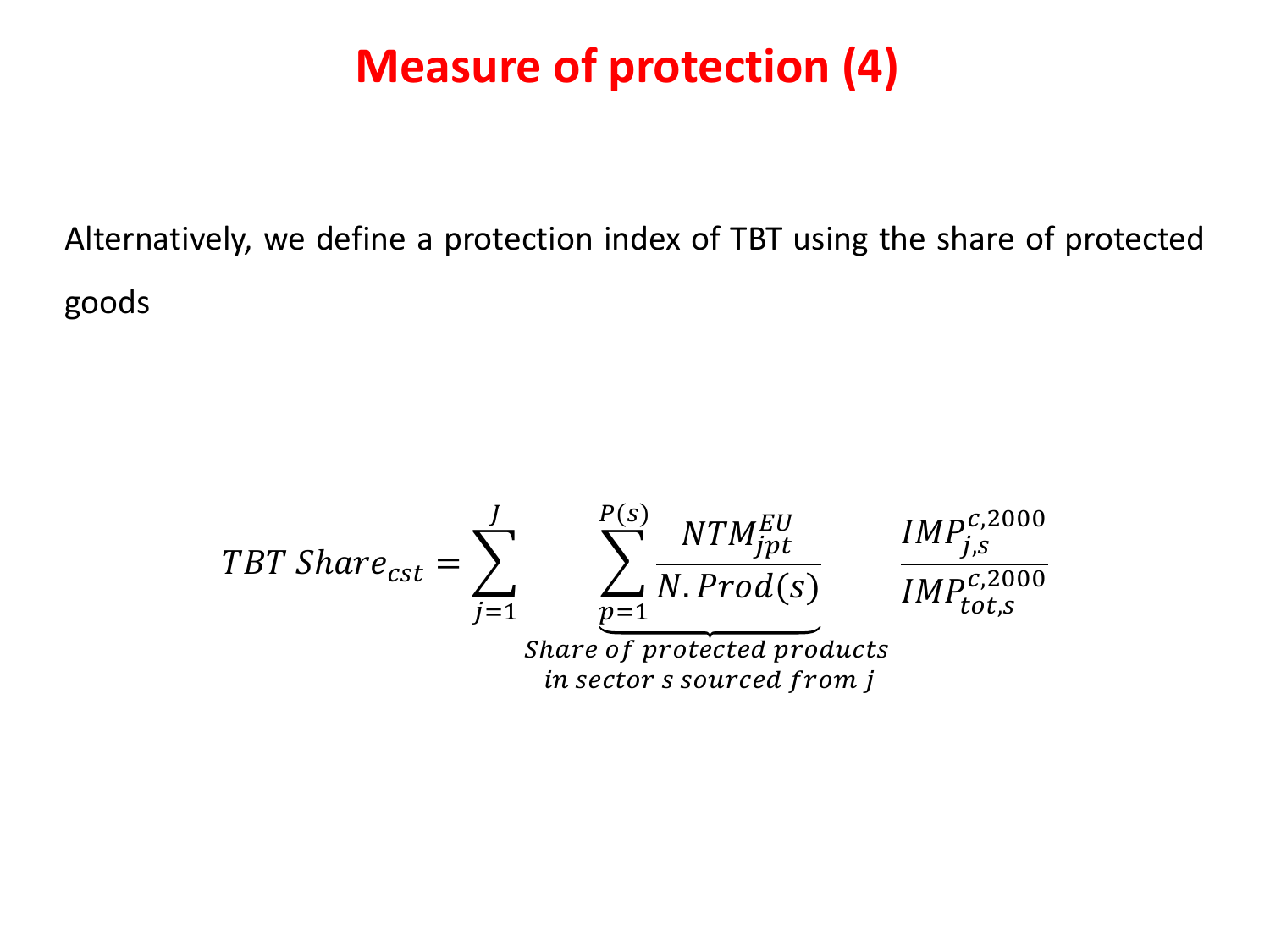### **Descriptive statistics**

| <b>Country verage protection index</b> |               |            |            |  |  |  |  |  |
|----------------------------------------|---------------|------------|------------|--|--|--|--|--|
| Country                                | <b>Tariff</b> | <b>TBT</b> | TBT(share) |  |  |  |  |  |
| <b>Austria</b>                         | 1.5995        | 0.0039     | 0.0034     |  |  |  |  |  |
| <b>Belgium</b>                         | 1.6378        | 0.0072     | 0.0030     |  |  |  |  |  |
| <b>Croatia</b>                         | 1.5591        | 0.0043     | 0.0029     |  |  |  |  |  |
| <b>Estonia</b>                         | 1.6661        | 0.0055     | 0.0030     |  |  |  |  |  |
| <b>Finland</b>                         | 1.4945        | 0.0045     | 0.0030     |  |  |  |  |  |
| <b>France</b>                          | 1.7897        | 0.0058     | 0.0037     |  |  |  |  |  |
| <b>Germany</b>                         | 1.6819        | 0.0031     | 0.0032     |  |  |  |  |  |
| <b>Hungary</b>                         | 1.6096        | 0.0059     | 0.0040     |  |  |  |  |  |
| <b>Italy</b>                           | 1.6553        | 0.0061     | 0.0029     |  |  |  |  |  |
| Lithuania                              | 1.6912        | 0.0050     | 0.0035     |  |  |  |  |  |
| <b>Poland</b>                          | 1.6405        | 0.0052     | 0.0034     |  |  |  |  |  |
| Portugal                               | 1.7012        | 0.0040     | 0.0035     |  |  |  |  |  |
| Romania                                | 1.6316        | 0.0043     | 0.0027     |  |  |  |  |  |
| Slovakia                               | 1.6325        | 0.0037     | 0.0035     |  |  |  |  |  |
| <b>Slovenia</b>                        | 1.7035        | 0.0051     | 0.0039     |  |  |  |  |  |
| <b>Spain</b>                           | 1.5933        | 0.0051     | 0.0034     |  |  |  |  |  |
| <b>Total</b>                           | 1.6430        | 0.0049     | 0.0033     |  |  |  |  |  |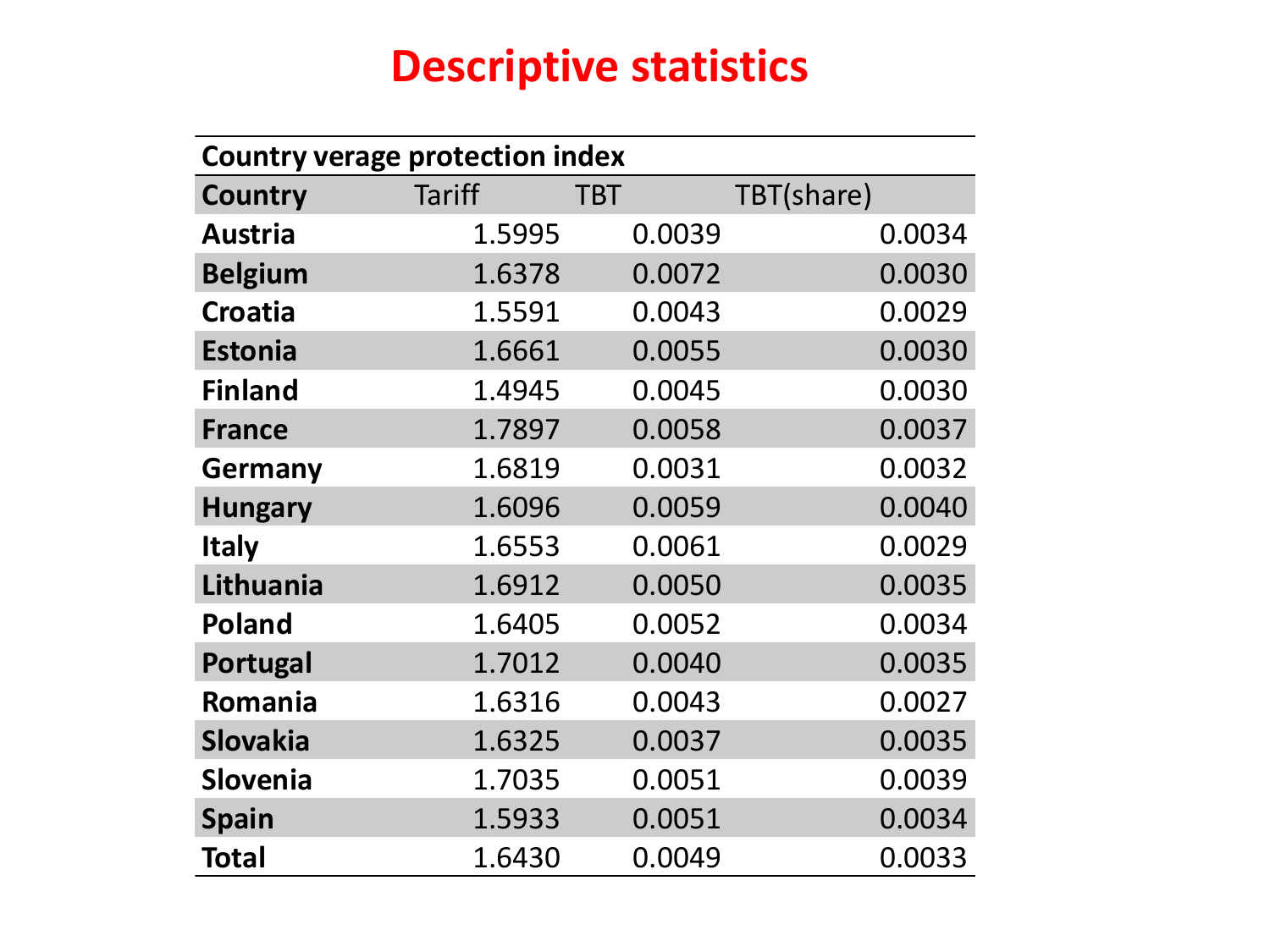| <b>Sector average protection Index</b> |                 |    |               |            |            |
|----------------------------------------|-----------------|----|---------------|------------|------------|
| <b>Sector</b>                          | Nace rev.2 code |    | <b>Tariff</b> | <b>TBT</b> | TBT(Share) |
| Food                                   |                 | 10 | 1.7134        | 0.0067     | 0.0036     |
| <b>Beverages</b>                       |                 | 11 | 1.1666        | 0.0080     | 0.0030     |
| <b>Tobacco</b>                         |                 | 12 | 0.1643        | 0.0000     | 0.0000     |
| <b>Textile</b>                         |                 | 13 | 3.7671        | 0.0026     | 0.0005     |
| <b>Wearing Apparel</b>                 |                 | 14 | 6.6400        | 0.0000     | 0.0000     |
| Leather                                |                 | 15 | 3.3266        | 0.0000     | 0.0000     |
| Wood                                   |                 | 16 | 0.6771        | 0.0000     | 0.0000     |
| Paper                                  |                 | 17 | 0.0730        | 0.0000     | 0.0000     |
| <b>Printing</b>                        |                 | 18 | 0.5031        | 0.0104     | 0.0104     |
| Coke/Petroleum                         |                 | 19 | 0.0968        | 0.0000     | 0.0000     |
| <b>Chemicals</b>                       |                 | 20 | 2.2779        | 0.0093     | 0.0031     |
| <b>Pharmaceuticals</b>                 |                 | 21 | 0.1712        | 0.0045     | 0.0037     |
| <b>Rubber/Plastic</b>                  |                 | 22 | 1.7368        | 0.0033     | 0.0003     |
| <b>Non Metallic Minerals</b>           |                 | 23 | 2.2155        | 0.0007     | 0.0003     |
| <b>Basic Metals</b>                    |                 | 24 | 1.3236        | 0.0000     | 0.0000     |
| <b>Fabricated Metals</b>               |                 | 25 | 1.6052        | 0.0005     | 0.0024     |
| <b>Computer/Electronics</b>            |                 | 26 | 1.0203        | 0.0038     | 0.0007     |
| <b>Electrical Equipment</b>            |                 | 27 | 1.0183        | 0.0016     | 0.0028     |
| <b>Machinery</b>                       |                 | 28 | 0.8103        | 0.0120     | 0.0103     |
| <b>Motor Vehicles</b>                  |                 | 29 | 4.8104        | 0.0202     | 0.0123     |
| <b>Other Transport</b>                 |                 | 30 | 1.6176        | 0.0005     | 0.0003     |
| <b>Furniture</b>                       |                 | 31 | 0.1179        | 0.0000     | 0.0000     |
| <b>Other Manufacturing</b>             |                 | 32 | 0.9354        | 0.0292     | 0.0223     |
| <b>Total</b>                           |                 |    | 1.6430        | 0.0049     | 0.0033     |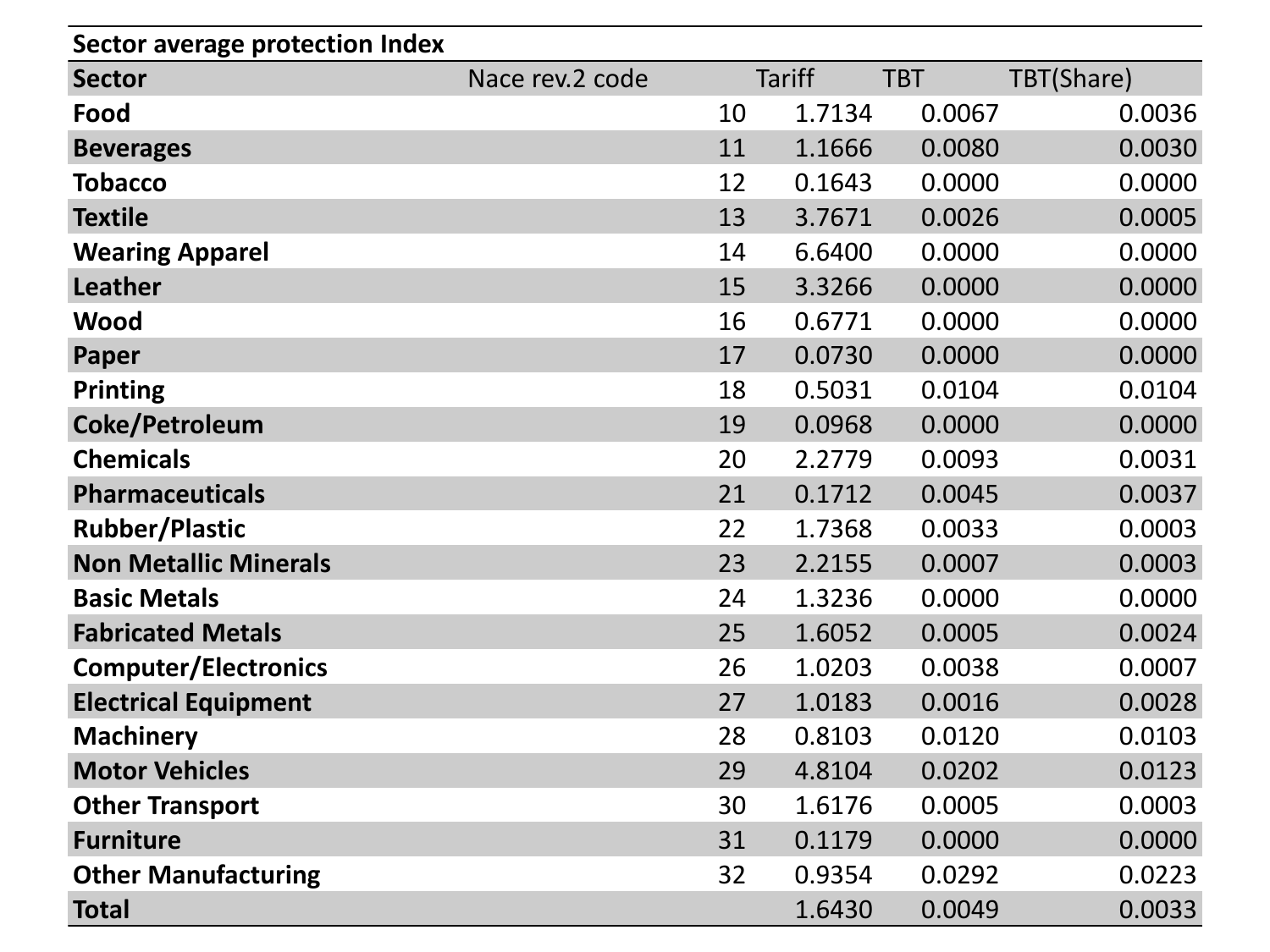## **Empirical Analysis**

We estimate the following model

 $\log Y_{cst} = a_0 + a_1 \log P$ . Index<sub>cst-1</sub> +  $a_2 X_{cst-1} + u_c + u_s + u_t + e_{cst}$ 

Where *Y* accounts for number of firms, or average productivity. According to the theoretical model, we expect

- 1. Unilateral introduction of a tariff is positively associated with number of firms, and negatively average productivity
- 2. NTM already adopted by domestic firm: uknown
- 3. New NTM for both domestic and foreign firms has an effect equivalent to tariffs

**X** is a vector of control variables (for the moment total amount imports within EU 27 partners).  $\boldsymbol{u}_c$ ,  $\boldsymbol{u}_s$ , and  $\boldsymbol{u}_t$  are country, sector, and year fixed effects.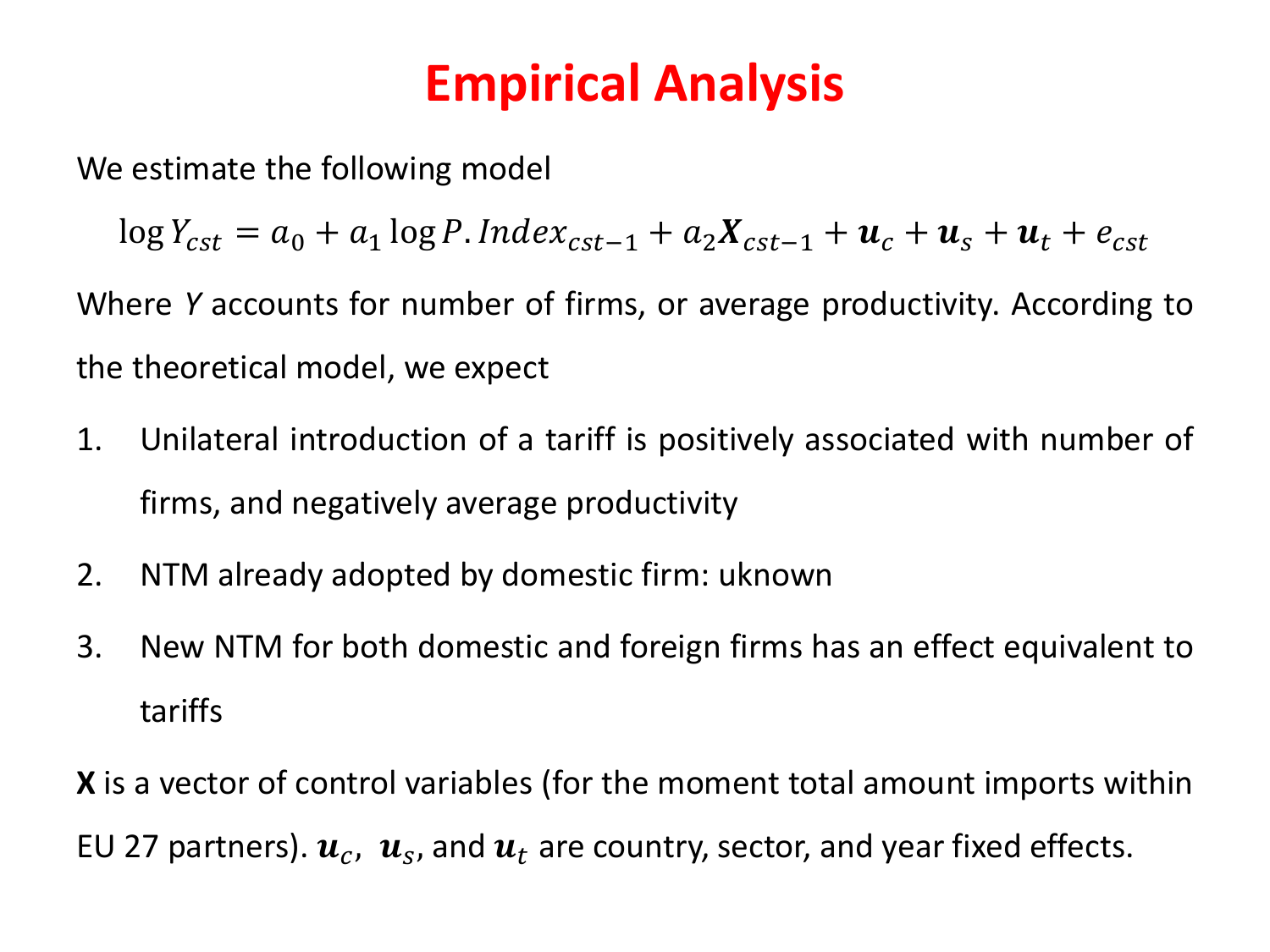#### Number of firms (log)

|                | ັ<br>$\left( 1\right)$ | (2)         | (3)         | (4)         | (5)         |
|----------------|------------------------|-------------|-------------|-------------|-------------|
| <b>Tariff</b>  | $.01675***$            |             | $.01686***$ |             | $.0166***$  |
|                | $(1.6e-03)$            |             | $(1.6e-03)$ |             | $(1.7e-03)$ |
| <b>TBT</b>     |                        | $.00098***$ | $.00109***$ |             |             |
|                |                        | (3.0e-04)   | $(2.8e-04)$ |             |             |
| TBT(Share)     |                        |             |             | $.00354***$ | $.00352***$ |
|                |                        |             |             | $(2.0e-04)$ | $(1.8e-04)$ |
| Obs            | 2963                   | 2964        | 2963        | 2964        | 2963        |
| R <sup>2</sup> | .88748                 | .88751      | .88748      | .88755      | .88753      |

Country, sector, and year fixed effects. Robust standard errors are clustered at country year level

1 sd increase in TBT: +0.34% firms 1 sd increase in Tariff: 3% firms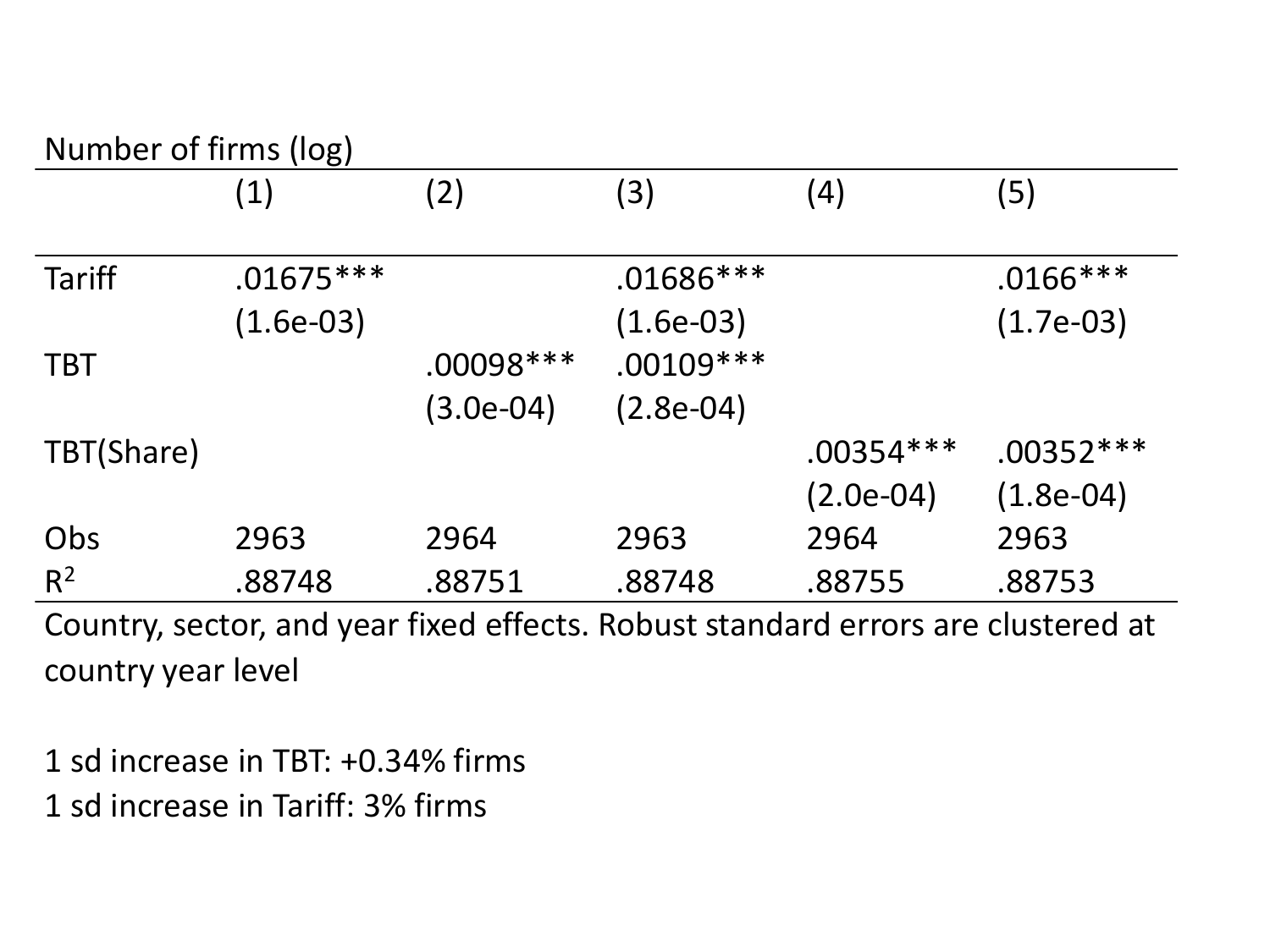| Number of firms (log) – Inclusive index |                            |                         |                            |                            |                            |  |  |  |
|-----------------------------------------|----------------------------|-------------------------|----------------------------|----------------------------|----------------------------|--|--|--|
|                                         | (1)                        | (2)                     | (3)                        | (4)                        | (5)                        |  |  |  |
| <b>Tariff</b>                           | $.01675***$<br>$(1.6e-03)$ |                         | $.01686***$<br>$(1.6e-03)$ |                            | $.0166***$<br>$(1.7e-03)$  |  |  |  |
| <b>TBT</b>                              |                            | .00098 ***<br>(3.0e-04) | $.00109***$<br>$(2.8e-04)$ |                            |                            |  |  |  |
| TBT(Share)                              |                            |                         |                            | $.00354***$<br>$(2.0e-04)$ | $.00352***$<br>$(1.8e-04)$ |  |  |  |
| Obs                                     | 2963                       | 2964                    | 2963                       | 2964                       | 2963                       |  |  |  |
| $R^2$                                   | .88748                     | .88751                  | .88748                     | .88755                     | .88753                     |  |  |  |
|                                         |                            | C I I CICIDIII II III   |                            |                            |                            |  |  |  |

Country, sector, and year fixed effects. Robust standard errors are clustered at country year level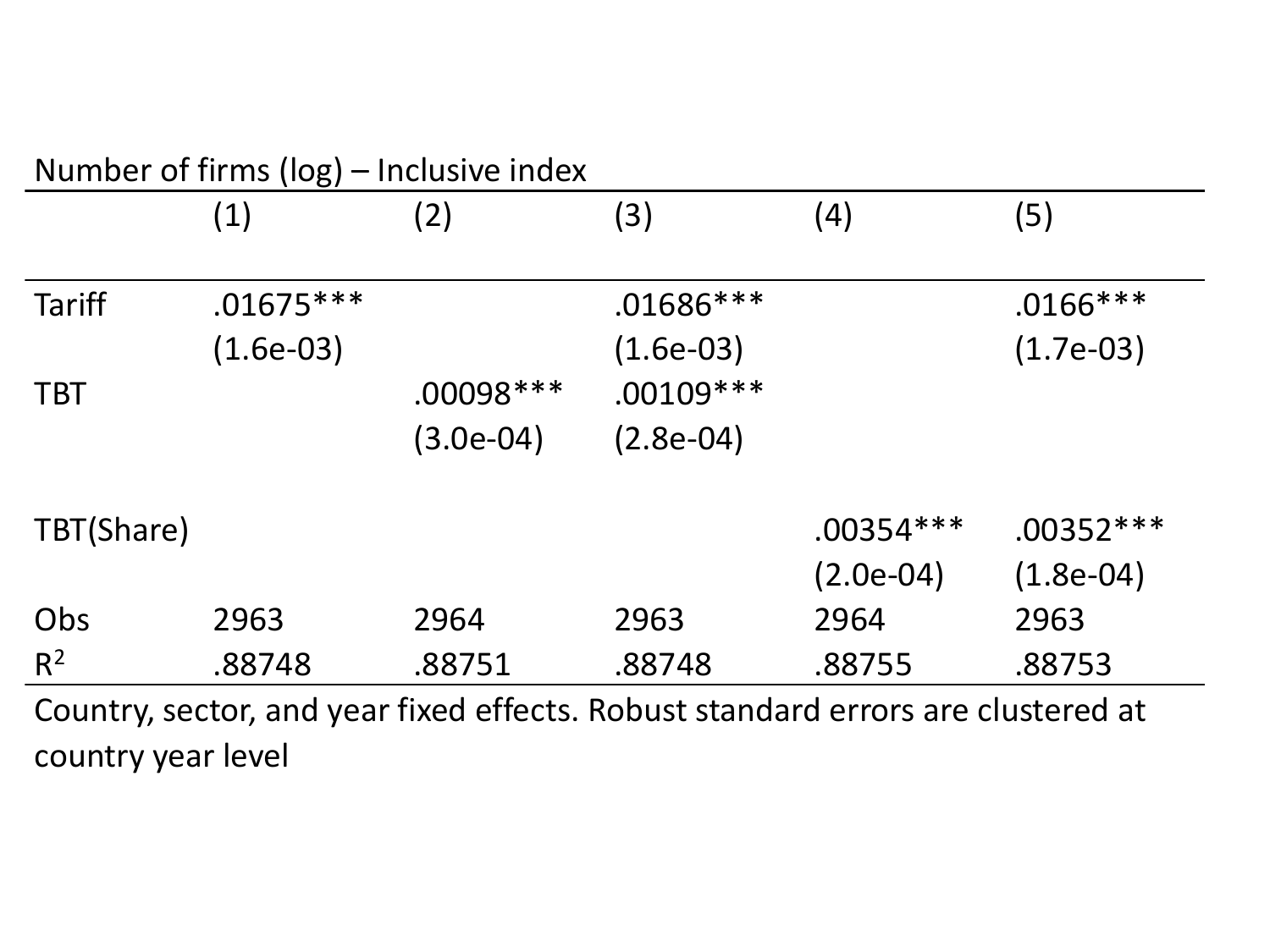|                | (1)         | (2)         | (3)         | (4)         | (5)         |
|----------------|-------------|-------------|-------------|-------------|-------------|
| <b>Tariff</b>  | $-0.01896*$ |             | $-0.01867*$ |             | $-0.01924*$ |
|                | $(9.7e-03)$ |             | (9.8e-03)   |             | $(9.5e-03)$ |
| <b>TBT</b>     |             | $.00307*$   | $.00302*$   |             |             |
|                |             | $(1.6e-03)$ | $(1.5e-03)$ |             |             |
| TBT(Share)     |             |             |             | $.00627***$ | $.00635***$ |
|                |             |             |             | $(1.1e-03)$ | $(1.0e-03)$ |
| Obs            | 2961        | 2962        | 2961        | 2962        | 2961        |
| R <sup>2</sup> | .88085      | .88045      | .8809       | .88062      | .88107      |

Country, sector, and year fixed effects. Robust standard errors are clustered at country year level

1 sd increase in TBT: +0.9% firms 1 sd increase in Tariff: 3.3% firms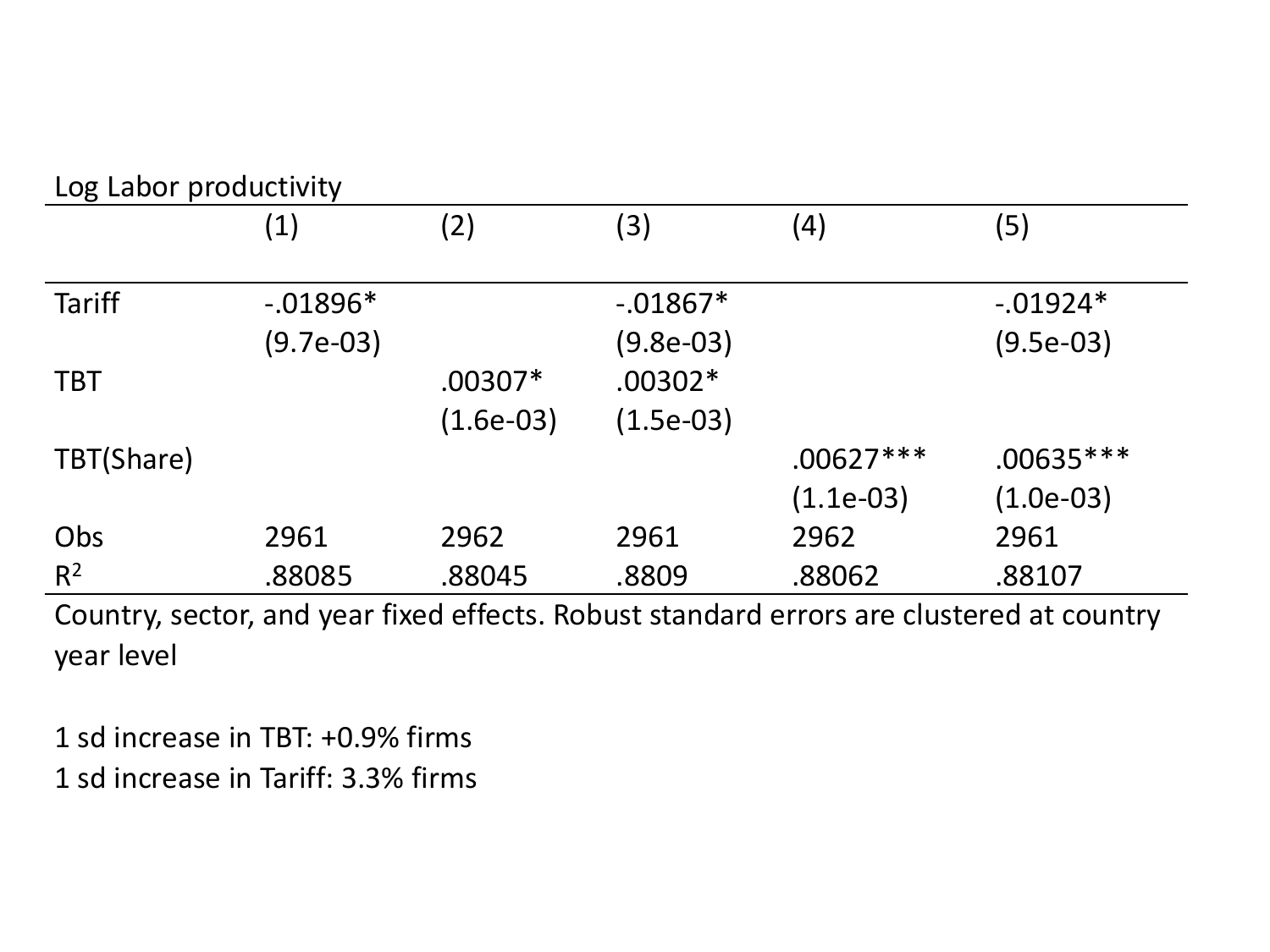## **Empirical Analysis**

We estimate the following model

$$
y_{cst} = a_0 + a_1 \sum_{j=1}^{J} \sum_{p=1}^{P(s)} \tau_{jpt}^{EU} \frac{IMP_{j,p(s)}^{c,2000}}{IMP_{tot,s}^{c,2000}} + u_{cst} + e_{cst}
$$

The empirical model may suffer of endogenity problem if  $\tau_{jpt}^{EU}$  is related to omitted variables  $u_{cst}$  at sector country (year) level.

• L.h.s. variables may affect EU decisions on trade policy  $t_{jp}^{EU}$ , or some unobserved characteristics may determine both market outcome (Y) and protectionism measures.

Omitted variable bias may not be strong due to different level of aggregation. However, we control with a larger pool of fixed effects

- Country by year and sector
- Sector by country and year fixed effects (within estimator)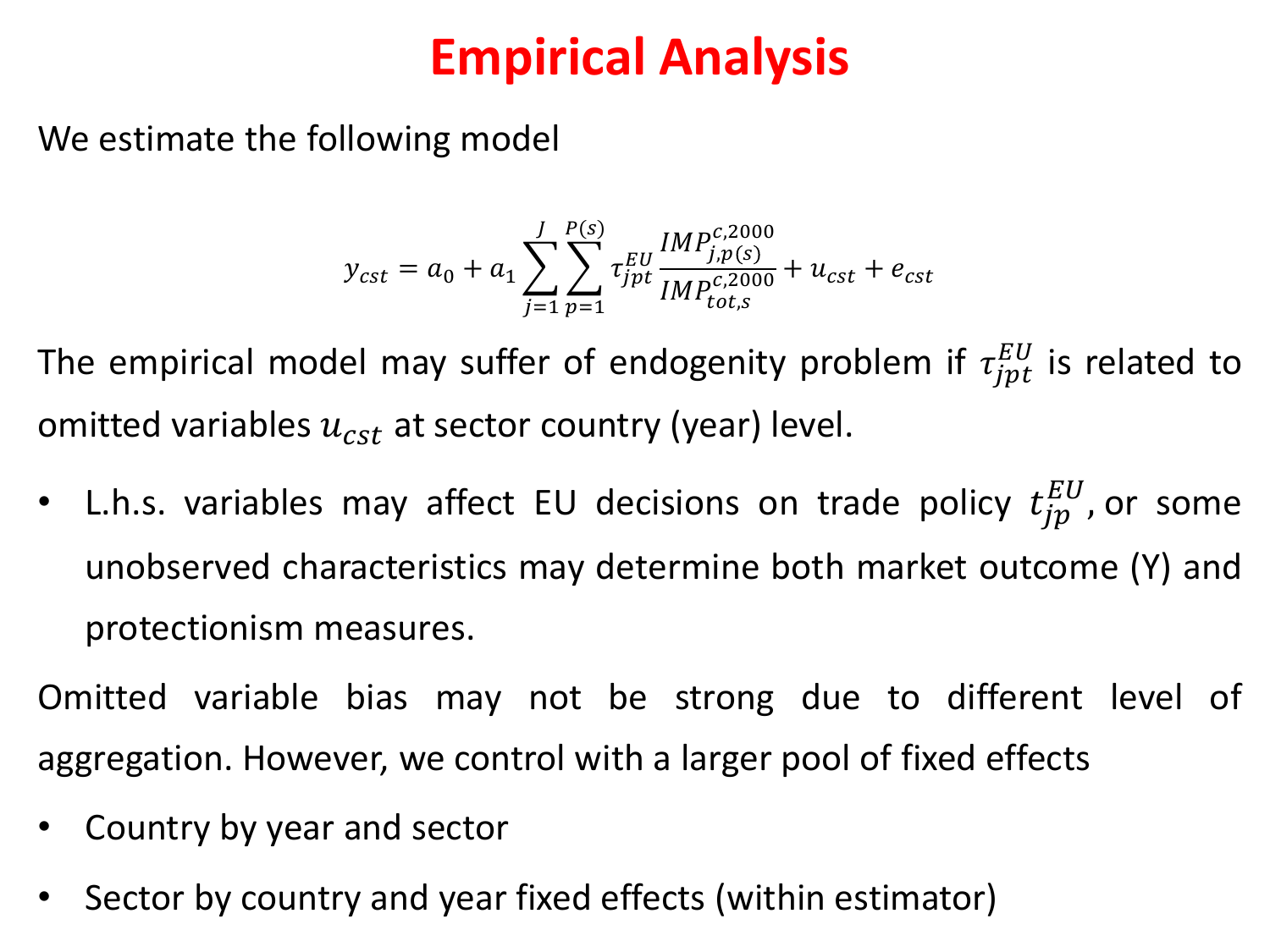#### Number of firms (log)

|                | (1)         | (2)         | (3)         | (4)         | (5)         |
|----------------|-------------|-------------|-------------|-------------|-------------|
| <b>Tariff</b>  | $.01813***$ |             | $.01822***$ |             | $.01798***$ |
|                | $(1.0e-03)$ |             | $(9.8e-04)$ |             | $(9.9e-04)$ |
| <b>TBT</b>     |             | $.00082***$ | $.00093***$ |             |             |
|                |             | $(2.4e-04)$ | $(2.4e-04)$ |             |             |
| TBT(Shar       |             |             |             |             |             |
| $\epsilon$     |             |             |             | $.00327***$ | $.00323***$ |
|                |             |             |             | $(1.1e-04)$ | $(8.5e-05)$ |
| Obs            | 2963        | 2964        | 2963        | 2964        | 2963        |
| R <sup>2</sup> | .89147      | .8915       | .89148      | .89154      | .89151      |

**CountryXyear** and sector fixed effects. Robust standard errors are clustered at country year level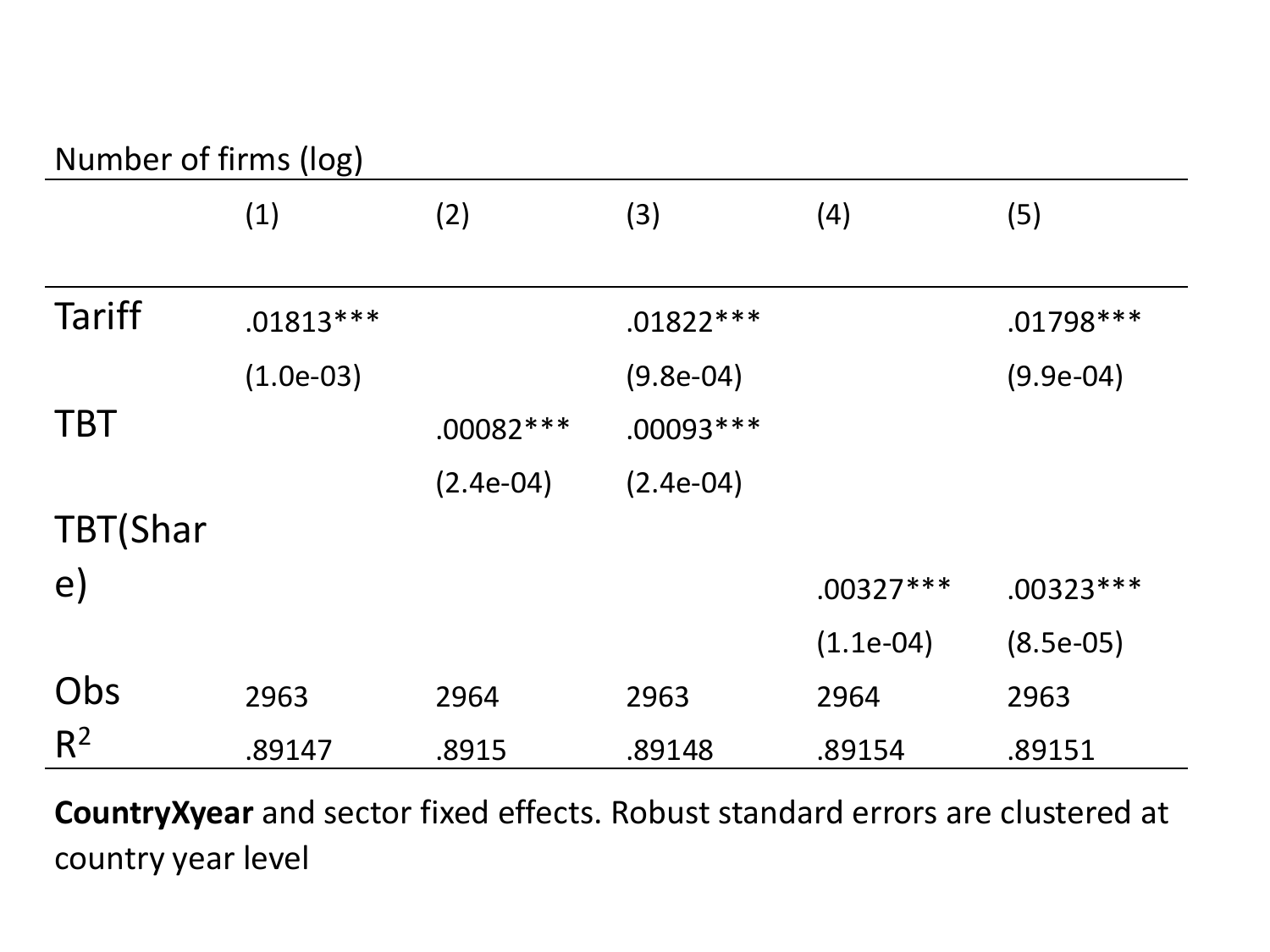#### Number of firms (log)

|               | (1)                 | (2)                     | (3)                       | (4)                       | (5)                                                                            |
|---------------|---------------------|-------------------------|---------------------------|---------------------------|--------------------------------------------------------------------------------|
| <b>Tariff</b> | .00363<br>(3.1e-03) |                         | .00395<br>(3.1e-03)       |                           | .00346<br>$(3.1e-03)$                                                          |
| <b>TBT</b>    |                     | $.00293**$<br>(9.3e-04) | $.00296**$<br>$(9.4e-04)$ |                           |                                                                                |
| TBT(Share)    |                     |                         |                           | $.00259**$<br>$(1.1e-03)$ | $.00259**$<br>$(1.1e-03)$                                                      |
| Obs           | 2961                | 2962                    | 2961                      | 2962                      | 2961                                                                           |
| $R^2$         | .9901               | .99015                  | .99014                    | .99014                    | .99013                                                                         |
|               |                     |                         |                           |                           | Country Ysector and year fived effects Robust standard errors are clustered at |

**CountryXsector** and year fixed effects. Robust standard errors are clustered at country year level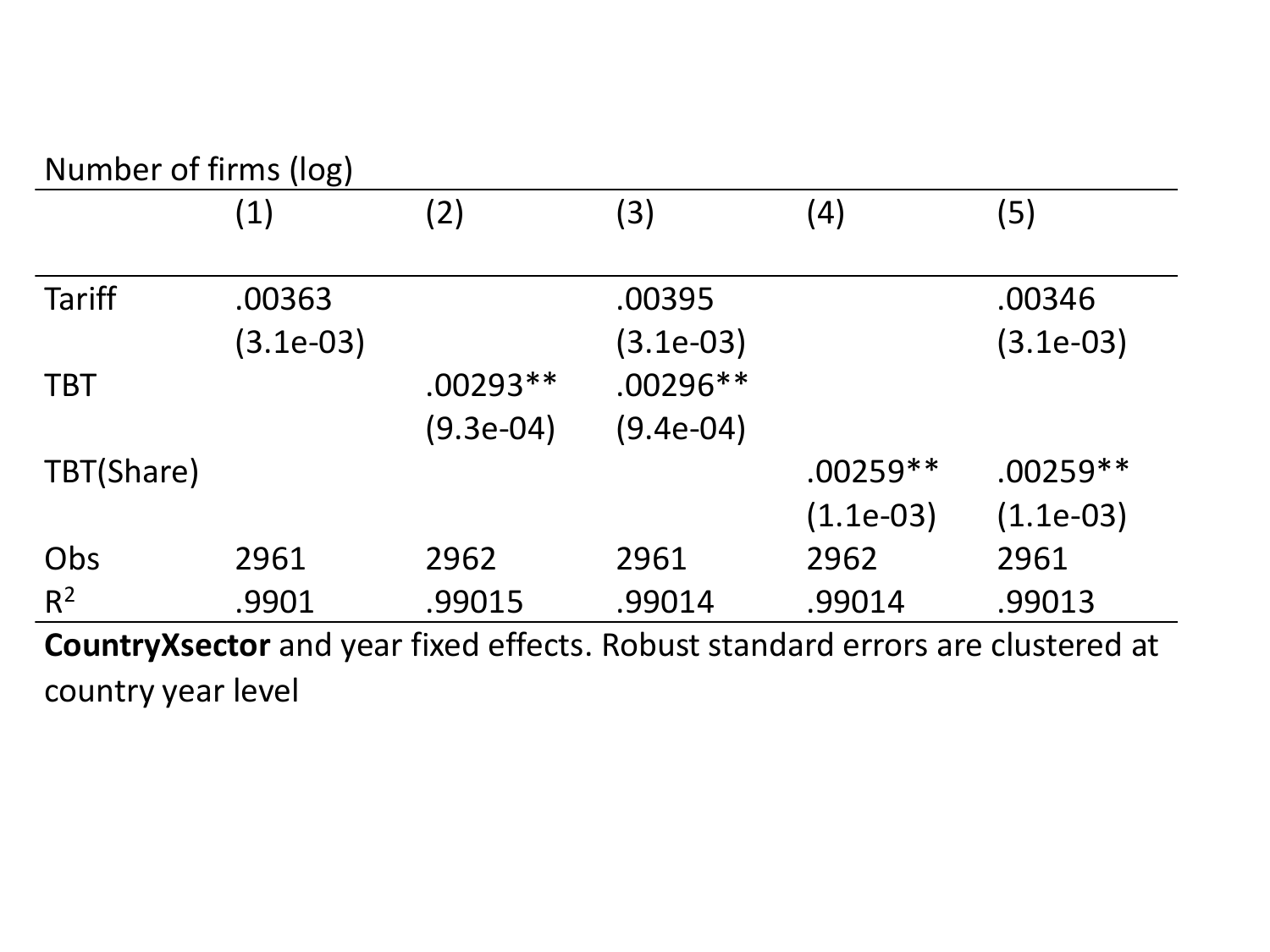#### Log Labor productivity

| ັ             |            |             |             |             |                                                                                         |
|---------------|------------|-------------|-------------|-------------|-----------------------------------------------------------------------------------------|
|               | (1)        | (2)         | (3)         | (4)         | (5)                                                                                     |
|               |            |             |             |             |                                                                                         |
| <b>Tariff</b> | $-0.01648$ |             | $-0.01616$  |             | $-0.01677$                                                                              |
|               | (.011)     |             | (.011)      |             | (.01)                                                                                   |
| <b>TBT</b>    |            | $.00336*$   | $.00333*$   |             |                                                                                         |
|               |            | $(1.6e-03)$ | $(1.6e-03)$ |             |                                                                                         |
| TBT(Share)    |            |             |             | $.0063***$  | $.00637***$                                                                             |
|               |            |             |             | $(1.2e-03)$ | $(1.1e-03)$                                                                             |
| Obs           | 2961       | 2962        | 2961        | 2962        | 2961                                                                                    |
| $R^2$         | .88532     | .88501      | .88538      | .88517      | .88555                                                                                  |
|               |            |             |             |             | Country Y vear and sector fived effects Robust standard errors are clustered at country |

**CountryX year** and sector fixed effects. Robust standard errors are clustered at country year level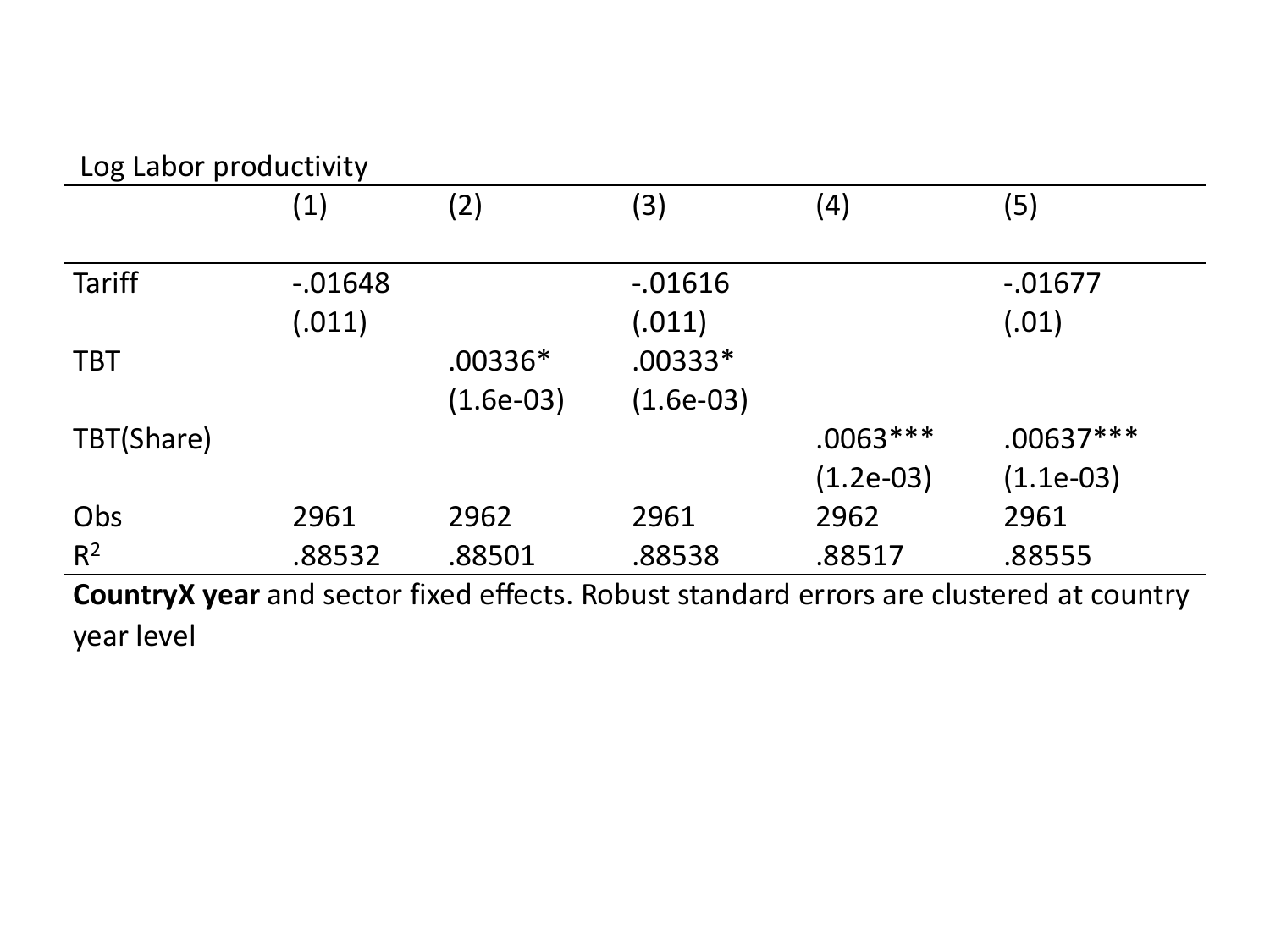| Log Labor productivity |                                                                                                                                                                       |             |             |             |             |  |  |
|------------------------|-----------------------------------------------------------------------------------------------------------------------------------------------------------------------|-------------|-------------|-------------|-------------|--|--|
|                        | (1)                                                                                                                                                                   | (2)         | (3)         | (4)         | (5)         |  |  |
| <b>Tariff</b>          | $-.00859*$                                                                                                                                                            |             | $-.00834*$  |             | $-0.00885*$ |  |  |
|                        | (3.9e-03)                                                                                                                                                             |             | $(3.8e-03)$ |             | $(3.9e-03)$ |  |  |
| <b>TBT</b>             |                                                                                                                                                                       | .00242      | .00243      |             |             |  |  |
|                        |                                                                                                                                                                       | $(1.7e-03)$ | $(1.6e-03)$ |             |             |  |  |
| TBT(Share)             |                                                                                                                                                                       |             |             | $.00377*$   | $.00385*$   |  |  |
|                        |                                                                                                                                                                       |             |             | $(1.8e-03)$ | $(1.8e-03)$ |  |  |
| Obs                    | 2959                                                                                                                                                                  | 2960        | 2959        | 2960        | 2959        |  |  |
| $R^2$                  | .98574                                                                                                                                                                | .98551      | .98577      | .98555      | .98582      |  |  |
| $\bullet$              | <b>C.</b><br>and the state of the state of the<br>and the contract of the contract of the contract of the contract of the contract of the contract of the contract of |             |             |             |             |  |  |

**CountryXsector** and year fixed effects. Robust standard errors are clustered at country year level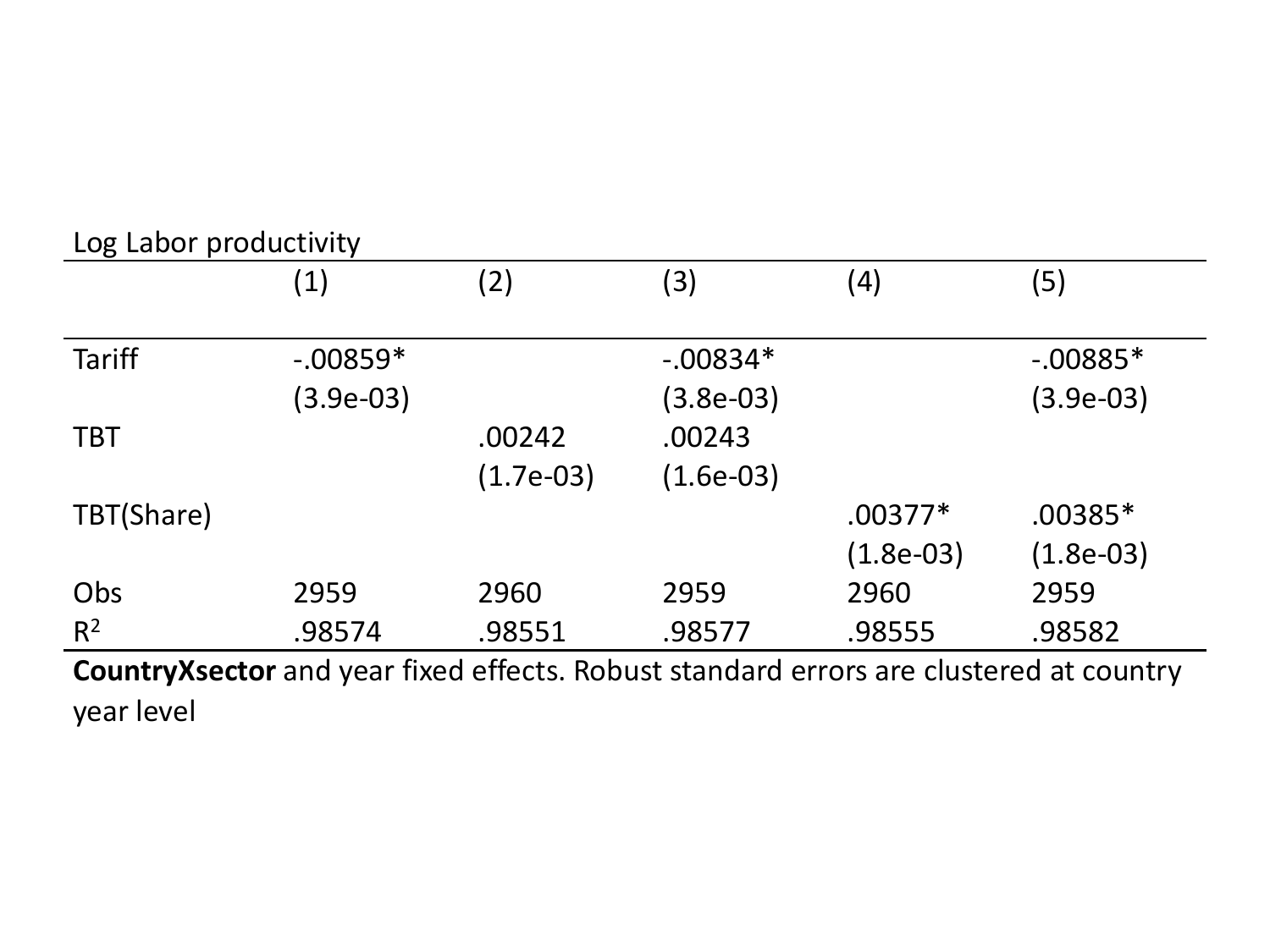# **Conclusions**

- Effects of NTMs on domestic firms equivalent to tariff
- Effects of NTMs on average productivity is different to tariff
- Endogeneity issue not yet sorted out